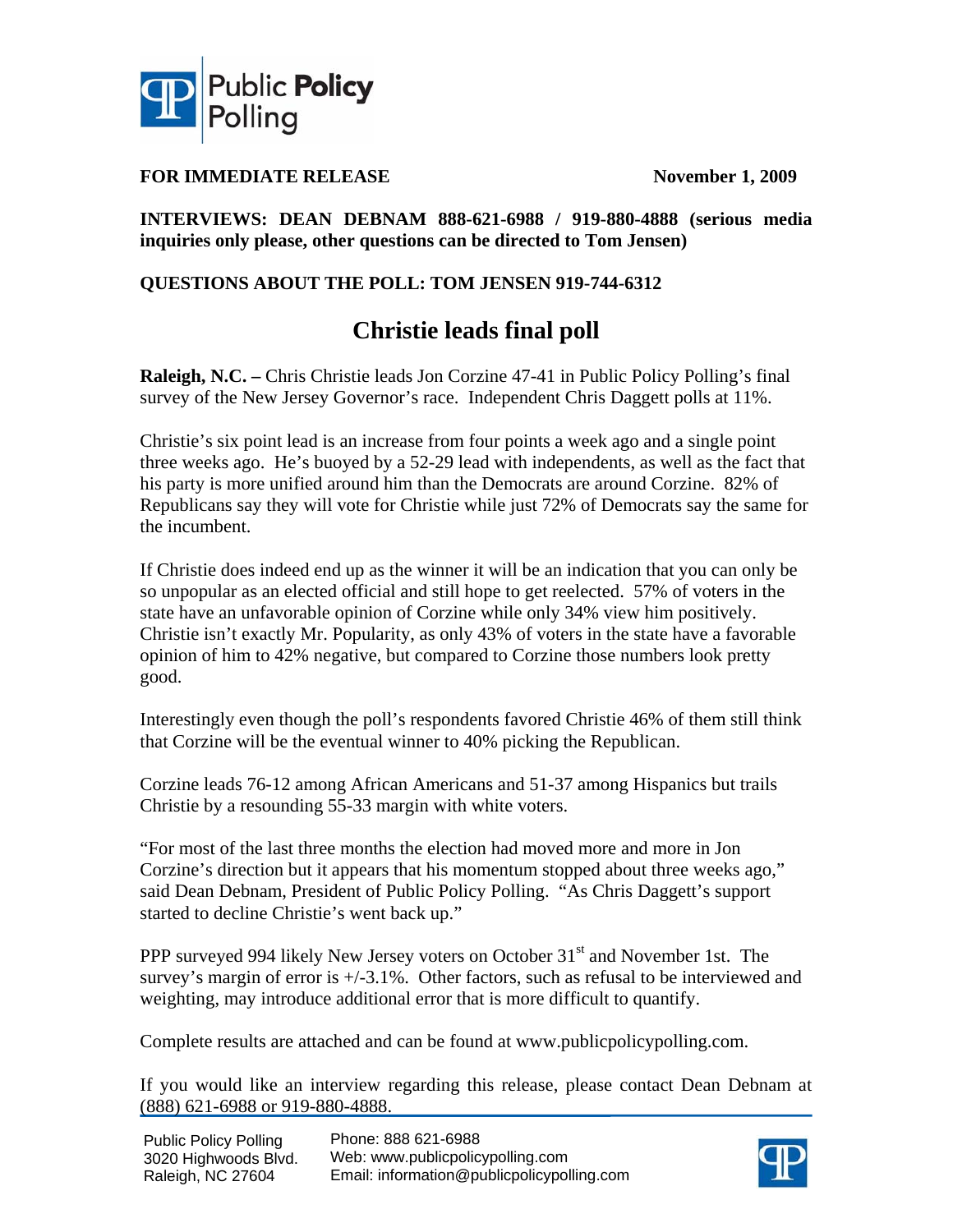

# **New Jersey Survey Results**

| Q1             | The candidates for Governor this fall are<br>Republican Chris Christie, Democrat Jon<br>Corzine, and independent Chris Daggett. If the<br>election was today, who would you vote for? If<br>Chris Christie, press 1. If Jon Corzine, press 2.<br>If Chris Daggett, press 3. If you're undecided, | Q5  | Do you have a favorable or unfavorable opinion<br>of Chris Daggett? If favorable, press 1. If<br>unfavorable, press 2. If you're not sure, press<br>3.                     |
|----------------|--------------------------------------------------------------------------------------------------------------------------------------------------------------------------------------------------------------------------------------------------------------------------------------------------|-----|----------------------------------------------------------------------------------------------------------------------------------------------------------------------------|
|                | press 4.                                                                                                                                                                                                                                                                                         |     |                                                                                                                                                                            |
|                |                                                                                                                                                                                                                                                                                                  |     |                                                                                                                                                                            |
|                |                                                                                                                                                                                                                                                                                                  | Q6. | Who do you think will win the election for<br>Governor? If Chris Christie, press 1. If Jon<br>Corzine, press 2. If Chris Daggett, press 3. If<br>you're not sure, press 4. |
|                |                                                                                                                                                                                                                                                                                                  |     | Christie 40% Daggett  3%                                                                                                                                                   |
| Q <sub>2</sub> | Is your second choice for Governor Chris<br>Christie or Jon Corzine? If Chris Christie,<br>press 1. If Jon Corzine, press 2. If you don't                                                                                                                                                        |     | Corzine 46% Not Sure 10%                                                                                                                                                   |
|                | know, press 3. (Asked only of Daggett voters)                                                                                                                                                                                                                                                    | Q7  | Do you think Jon Corzine has made a strong<br>case for why people should vote for him? If<br>yes, press 1. If no, press 2.                                                 |
|                |                                                                                                                                                                                                                                                                                                  |     |                                                                                                                                                                            |
|                |                                                                                                                                                                                                                                                                                                  |     |                                                                                                                                                                            |
| Q3             | Do you have a favorable or unfavorable opinion<br>of Chris Christie? If favorable, press 1. If<br>unfavorable, press 2. If you're not sure, press<br>3.                                                                                                                                          | Q8  | Do you think Chris Christie has made a strong<br>case for why people should vote for him? If<br>yes, press 1. If no, press 2.                                              |
|                |                                                                                                                                                                                                                                                                                                  | Q9  | Do you think Chris Daggett has made a strong                                                                                                                               |
|                |                                                                                                                                                                                                                                                                                                  |     | case for why people should vote for him? If                                                                                                                                |
|                |                                                                                                                                                                                                                                                                                                  |     | yes, press 1. If no, press 2.                                                                                                                                              |
| Q4             | Do you have a favorable or unfavorable opinion                                                                                                                                                                                                                                                   |     |                                                                                                                                                                            |
|                | of Jon Corzine? If favorable, press 1. If<br>unfavorable, press 2. If you're not sure, press<br>3.                                                                                                                                                                                               |     | Q10 Do you approve or disapprove of President<br>Barack Obama's job performance? If you<br>approve, press 1. If you disapprove, press 2. If                                |
|                |                                                                                                                                                                                                                                                                                                  |     | you're not sure, press 3.                                                                                                                                                  |
|                |                                                                                                                                                                                                                                                                                                  |     |                                                                                                                                                                            |
|                |                                                                                                                                                                                                                                                                                                  |     |                                                                                                                                                                            |
|                |                                                                                                                                                                                                                                                                                                  |     |                                                                                                                                                                            |

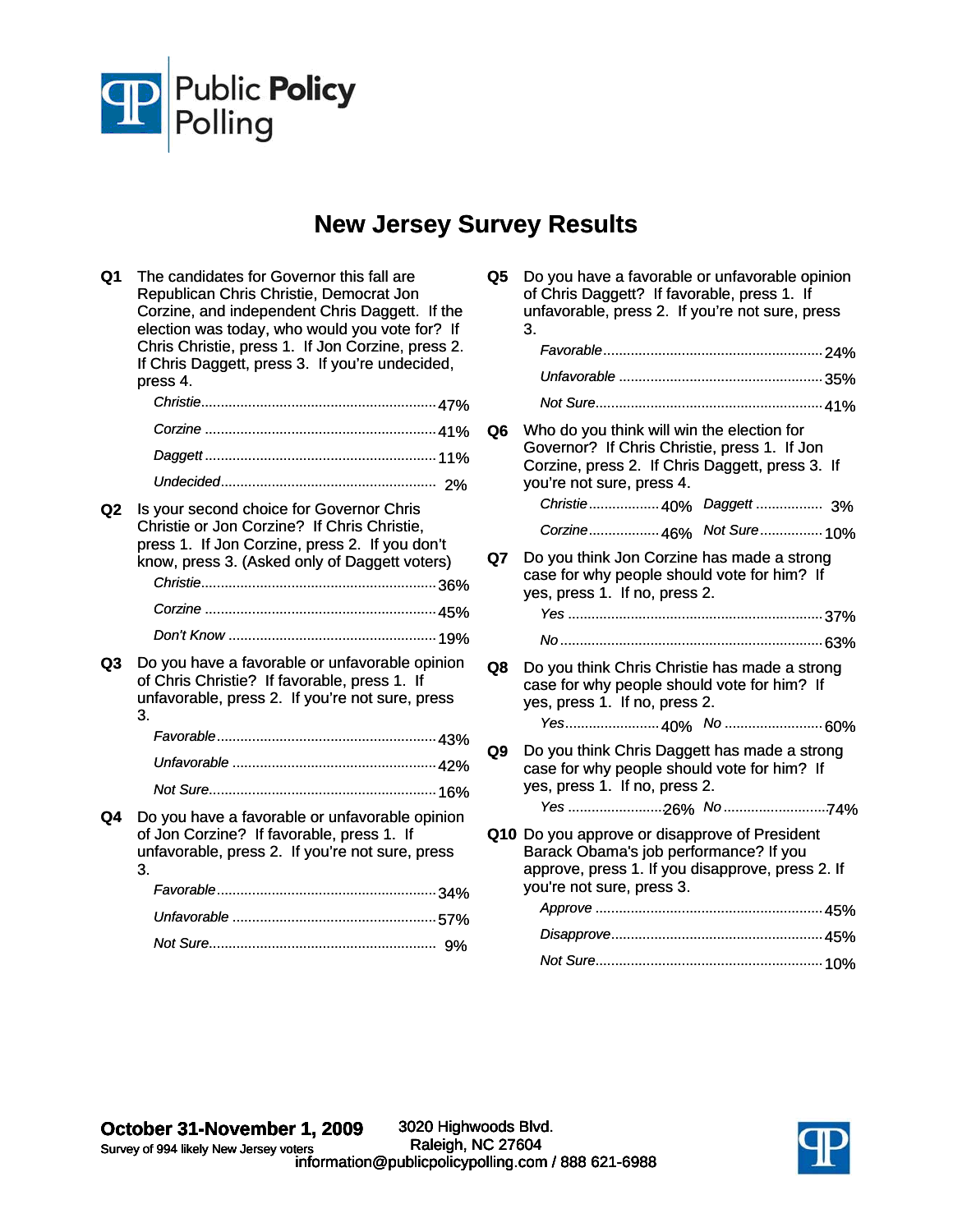

| Q11 How excited are you about casting your vote<br>for Governor this fall? If you are very excited,<br>press 1. If somewhat excited, press 2. If not<br>very excited, press 3. If you're not sure, press<br>4 |
|---------------------------------------------------------------------------------------------------------------------------------------------------------------------------------------------------------------|
|                                                                                                                                                                                                               |
|                                                                                                                                                                                                               |
|                                                                                                                                                                                                               |
|                                                                                                                                                                                                               |
| Q12 If the election for Congress was today would                                                                                                                                                              |

you vote for a Democrat or a Republican? If a Democrat, press 1. If a Republican, press 2. If you're undecided, press 3. *Democrat* ........................................................ 41%

- Q13 If Congress doesn't pass any health care reform bill, would you vote for a Democrat or a Republican for Congress next year? If a Democrat, press 1. If a Republican, press 2. If you're undecided, press 3. *Democrat* ........................................................ 38% *Republican*...................................................... 45%
- *Undecided*....................................................... 17% Q14 If Democrats in Congress pass a health care reform bill with a public option, would you vote for a Democrat or a Republican for Congress next year? If a Democrat, press 1. If a Republican, press 2. If you're undecided, press 3.

| vuu u. |  |
|--------|--|
|        |  |
|        |  |
|        |  |

| Q15 Do you plan to vote Democratic or Republican<br>for the New Jersey General Assembly this<br>year? If Democratic, press 1. If Republican,<br>press 2. If you're undecided, press 3. |
|----------------------------------------------------------------------------------------------------------------------------------------------------------------------------------------|
|                                                                                                                                                                                        |
|                                                                                                                                                                                        |
| Q16 Who did you vote for President last year? If<br>John McCain, press 1. If Barack Obama,<br>press 2. If someone else or you don't<br>remember, press 3.                              |
|                                                                                                                                                                                        |
|                                                                                                                                                                                        |
| Q17 If you are a liberal, press 1. If a moderate,<br>press 2. If a conservative, press 3.                                                                                              |
|                                                                                                                                                                                        |
|                                                                                                                                                                                        |
|                                                                                                                                                                                        |
| Q18 If you are a woman, press 1, if a man, press 2.                                                                                                                                    |
|                                                                                                                                                                                        |
| Q19 If you are a Democrat, press 1. If you are a<br>Republican, press 2. If you are an independent<br>or identify with another party, press 3.                                         |
|                                                                                                                                                                                        |
|                                                                                                                                                                                        |
|                                                                                                                                                                                        |
| Q20 If you are Hispanic, press 1. If white, press 2.<br>If African American, press 3. If other, press 4.                                                                               |
|                                                                                                                                                                                        |
|                                                                                                                                                                                        |
|                                                                                                                                                                                        |

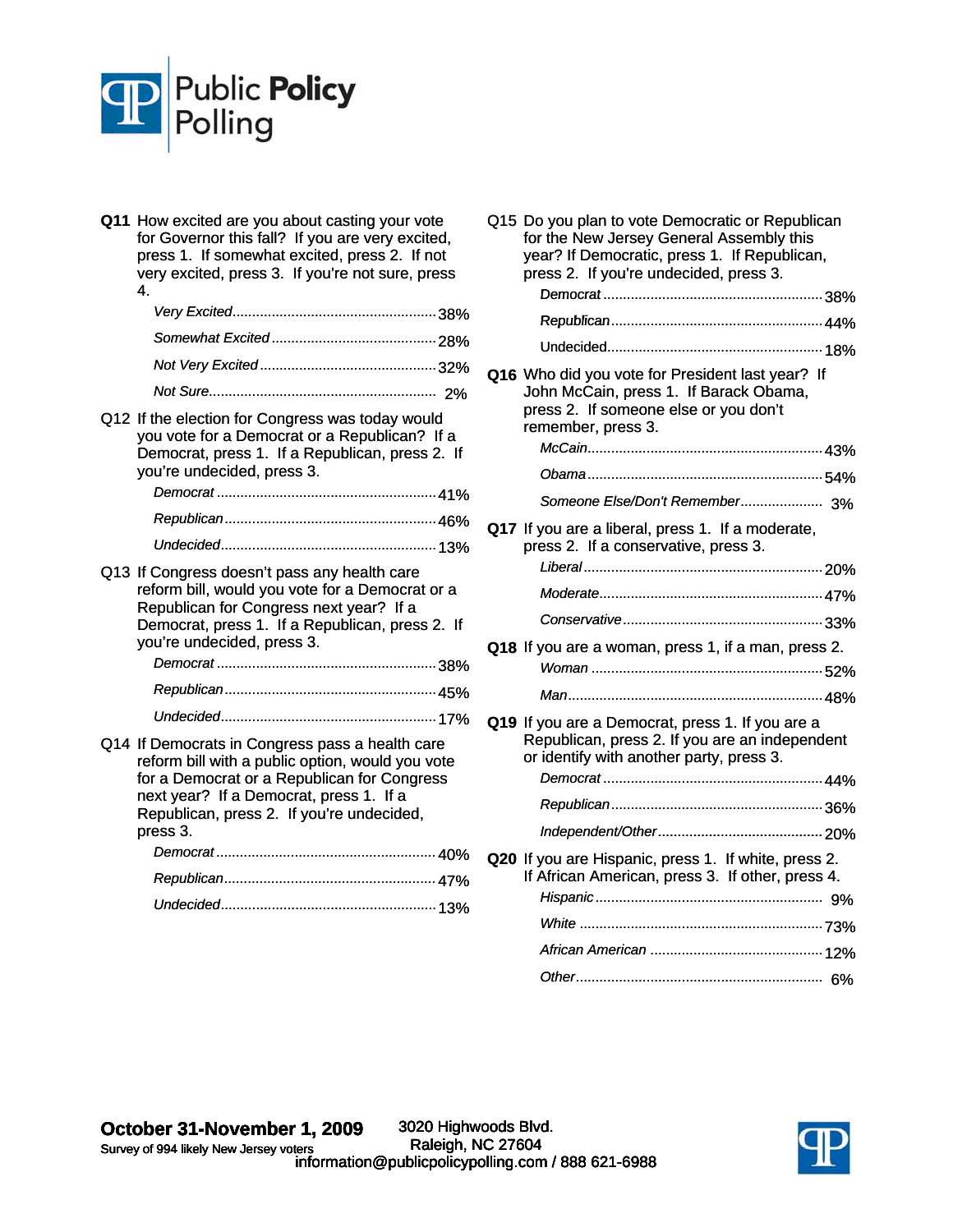

| Q21 If you are 18 to 29 years old, press 1 now. If<br>you are 30 to 45, press 2. If you are 46 to 65,<br>press 3. If older, press 4. |  |
|--------------------------------------------------------------------------------------------------------------------------------------|--|
|                                                                                                                                      |  |
|                                                                                                                                      |  |
|                                                                                                                                      |  |
|                                                                                                                                      |  |
|                                                                                                                                      |  |

**Q22**

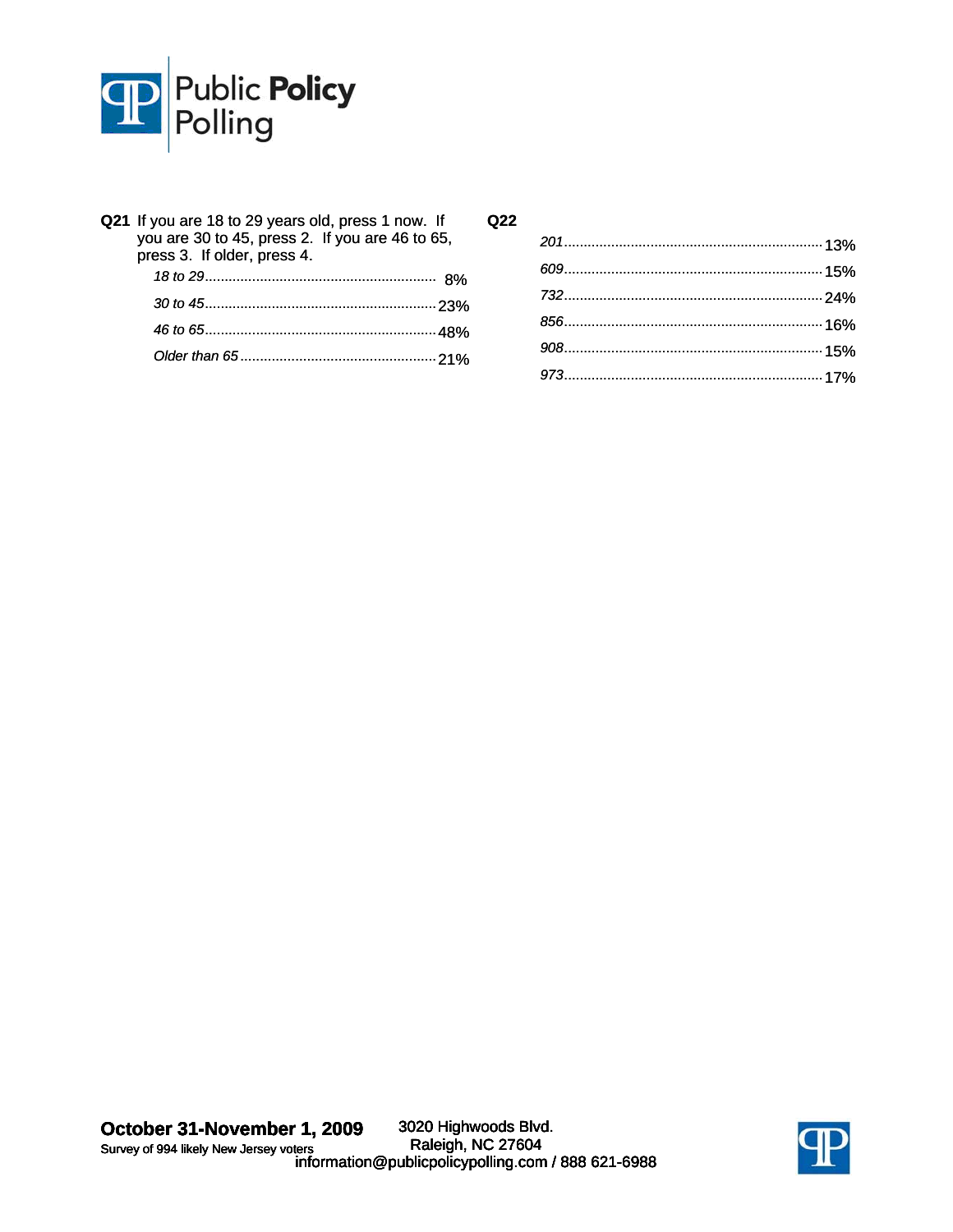

|     |                         |                                                         |                                                |                                                                                                           |                                                             |     |     | <b>Excited Sure</b>                      | <b>Not</b>                                                                      |
|-----|-------------------------|---------------------------------------------------------|------------------------------------------------|-----------------------------------------------------------------------------------------------------------|-------------------------------------------------------------|-----|-----|------------------------------------------|---------------------------------------------------------------------------------|
|     |                         |                                                         |                                                | Daggett Voters'                                                                                           |                                                             |     |     |                                          |                                                                                 |
|     |                         |                                                         |                                                |                                                                                                           |                                                             |     |     |                                          |                                                                                 |
| 34% |                         |                                                         |                                                |                                                                                                           |                                                             |     |     |                                          |                                                                                 |
|     |                         |                                                         |                                                | Corzine                                                                                                   | 43%                                                         |     | 35% | 47%                                      | $\overline{\phantom{a}}$                                                        |
|     | 2%                      |                                                         |                                                | Don't Know                                                                                                | 20%                                                         |     | 20% |                                          | 21% 100%                                                                        |
|     | 48%<br>39%<br>11%<br>2% | <b>Base Excited</b><br>60%<br>42%<br>12%<br>4%<br>$1\%$ | <b>Excitement for Voting</b><br>Excited<br>44% | Very Somewhat Not Very<br><b>Not</b><br>Excited Sure<br>47%<br>39%<br>39%<br>39%<br>19%<br>7%<br>7%<br>3% | <b>Crosstabs</b><br><b>Second Choice</b><br><b>Christie</b> | 36% |     | <b>Base Excited</b><br>35%<br>50%<br>15% | <b>Excitement for Voting</b><br>Very Somewhat Not Very<br>Excited<br>32%<br>45% |

|                              |        |                | <b>Excitement for Voting</b>             |              |       |  |  |  |  |
|------------------------------|--------|----------------|------------------------------------------|--------------|-------|--|--|--|--|
|                              | Base I | <b>Excited</b> | Very Somewhat Not Very<br><b>Excited</b> | Excited Sure | Not I |  |  |  |  |
| <b>Christie Favorability</b> |        |                |                                          |              |       |  |  |  |  |
| Favorable                    | 43%    | 59%            | 40%                                      | 27%          | 35%   |  |  |  |  |
| Unfavorable                  | 42%    | 32%            | 47%                                      | 50%          | 47%   |  |  |  |  |
| <b>Not Sure</b>              | 14%    | 8%             | 13%                                      | 22%          | 18%   |  |  |  |  |

|                             |             | <b>Excitement for Voting</b> |                                   |                     |            |  |  |  |  |
|-----------------------------|-------------|------------------------------|-----------------------------------|---------------------|------------|--|--|--|--|
|                             | <b>Base</b> | Excited                      | Very Somewhat Not Very<br>Excited | <b>Excited Sure</b> | <b>Not</b> |  |  |  |  |
| <b>Corzine Favorability</b> |             |                              |                                   |                     |            |  |  |  |  |
| Favorable                   | 33%         | 35%                          | 40%                               |                     | 24% 37%    |  |  |  |  |
| Unfavorable                 | 58%         | 62%                          | 52%                               | 61%                 | 53%        |  |  |  |  |
| <b>Not Sure</b>             | 9%          | 3%                           | 8%                                | 16%                 | 10%        |  |  |  |  |

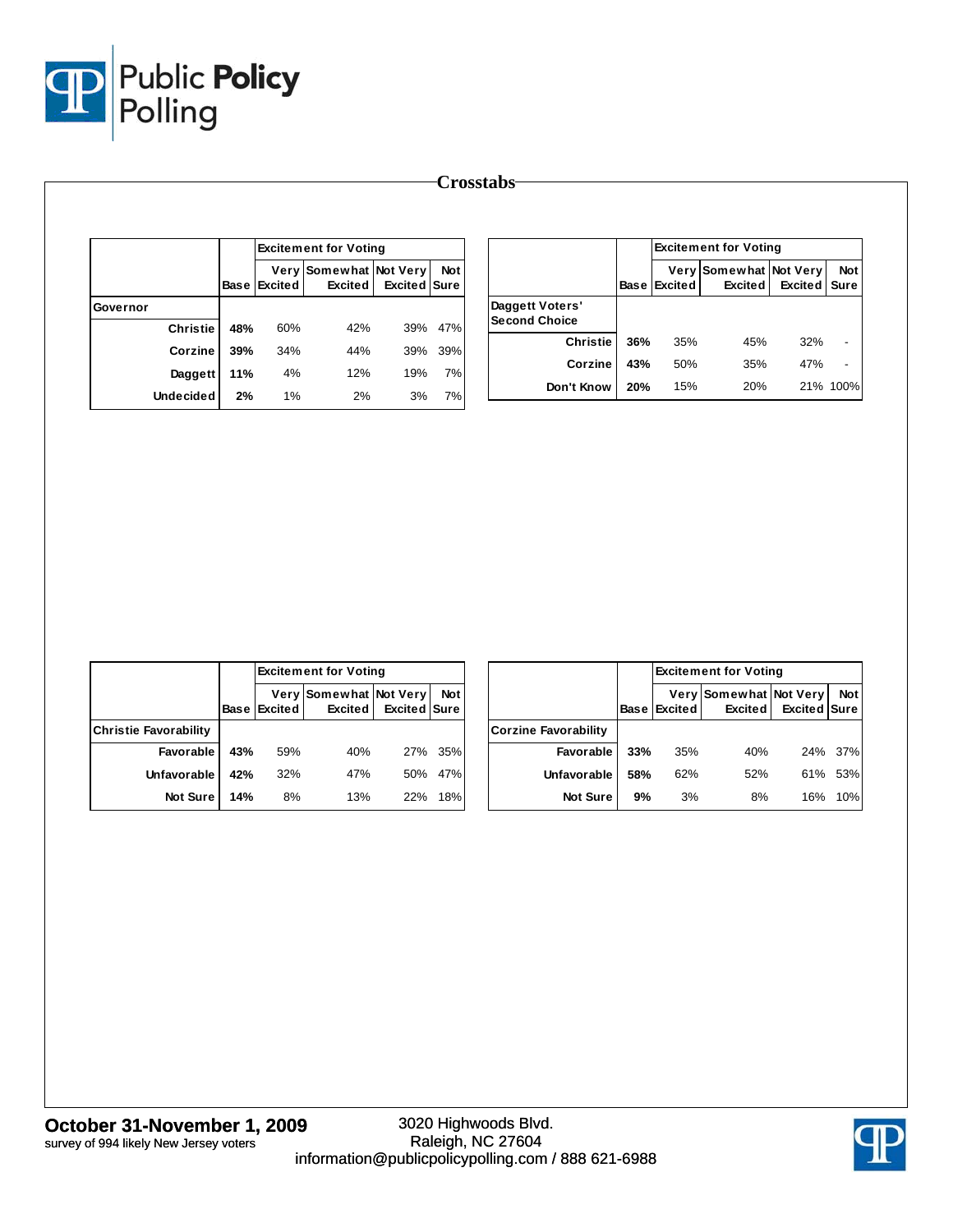

|                             |     |                     | <b>Excitement for Voting</b>      |                     |            |                         |     |                     | <b>Excitement for Voting</b>             |                     |                          |
|-----------------------------|-----|---------------------|-----------------------------------|---------------------|------------|-------------------------|-----|---------------------|------------------------------------------|---------------------|--------------------------|
|                             |     | <b>Base Excited</b> | Very Somewhat Not Very<br>Excited | <b>Excited Sure</b> | <b>Not</b> |                         |     | <b>Base Excited</b> | Very Somewhat Not Very<br><b>Excited</b> | <b>Excited Sure</b> | <b>Not</b>               |
| <b>Daggett Favorability</b> |     |                     |                                   |                     |            | <b>Predicted Winner</b> |     |                     |                                          |                     |                          |
| Favorable                   | 24% | 21%                 | 21%                               |                     | 31% 21%    | <b>Christie</b>         | 41% | 55%                 | 37%                                      | 29%                 | 20%                      |
| Unfavorable                 | 36% | 47%                 | 37%                               | 25%                 | 19%        | Corzine                 | 45% | 36%                 | 52%                                      | 51%                 | 44%                      |
| Not Sure                    | 40% | 33%                 | 43%                               | 43%                 | 60%        | Daggett                 | 4%  | 3%                  | 2%                                       | 6%                  | $\overline{\phantom{a}}$ |
|                             |     |                     |                                   |                     |            | Not Sure                | 10% | 6%                  | 9%                                       |                     | 14% 36%                  |

|                            |     |     | <b>Excitement for Voting</b>                                |     |            |  |  |
|----------------------------|-----|-----|-------------------------------------------------------------|-----|------------|--|--|
|                            |     |     | Very Somewhat Not Very<br>Base Excited Excited Excited Sure |     | <b>Not</b> |  |  |
| <b>Corzine Strong Case</b> |     |     |                                                             |     |            |  |  |
| <b>Yes</b>                 | 36% | 39% | 42%                                                         |     | 27% 30%    |  |  |
| No                         | 64% | 61% | 58%                                                         | 73% | 70%        |  |  |

|                             |     |              | <b>Excitement for Voting</b>             |                     |            |
|-----------------------------|-----|--------------|------------------------------------------|---------------------|------------|
|                             |     | Base Excited | Very Somewhat Not Very<br><b>Excited</b> | <b>Excited Sure</b> | <b>Not</b> |
| <b>Christie Strong Case</b> |     |              |                                          |                     |            |
| Yes                         | 40% | 54%          | 37%                                      |                     | 28% 24%    |
| No                          | 60% | 46%          | 63%                                      | 72%                 | 76%        |

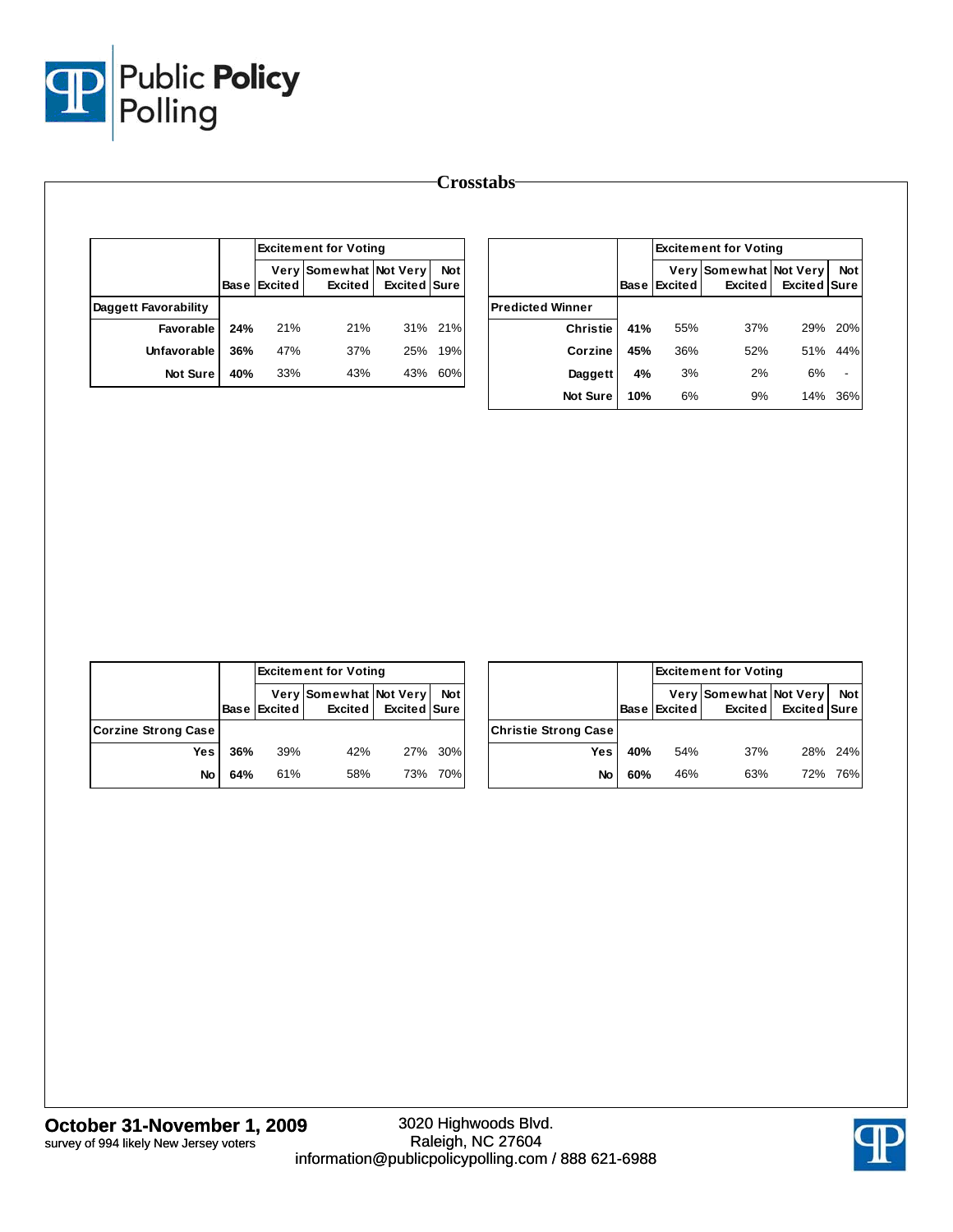

|                     |     |                     | <b>Excitement for Voting</b>             |              |            |                |     | <b>Excitement for Voting</b> |                                   |              |            |  |
|---------------------|-----|---------------------|------------------------------------------|--------------|------------|----------------|-----|------------------------------|-----------------------------------|--------------|------------|--|
|                     |     | <b>Base Excited</b> | Very Somewhat Not Very<br><b>Excited</b> | Excited Sure | <b>Not</b> |                |     | <b>Base Excited</b>          | Very Somewhat Not Very<br>Excited | Excited Sure | <b>Not</b> |  |
| Daggett Strong Case |     |                     |                                          |              |            | Obama Approval |     |                              |                                   |              |            |  |
| Yes                 | 26% | 21%                 | 27%                                      |              | 33% 14%    | Approve        | 45% | 39%                          | 50%                               | 48%          | 38%        |  |
| No                  | 74% | 79%                 | 73%                                      |              | 67% 86%    | Disapprove     | 45% | 56%                          | 40%                               | 40% 23%      |            |  |
|                     |     |                     |                                          |              |            |                |     |                              |                                   |              |            |  |

|                                 |             |                        | <b>Excitement for Voting</b>        |                |                           |
|---------------------------------|-------------|------------------------|-------------------------------------|----------------|---------------------------|
|                                 | <b>Base</b> | Very<br><b>Excited</b> | Somewhat Not Very<br><b>Excited</b> | <b>Excited</b> | <b>Not</b><br><b>Sure</b> |
| <b>Excitement for</b><br>Voting |             |                        |                                     |                |                           |
| <b>Very Excited</b>             | 38%         | 100%                   |                                     |                |                           |
| Somewhat Excited                | 28%         |                        | 100%                                |                |                           |
| <b>Not Very Excited</b>         | 32%         |                        |                                     | 100%           |                           |
| <b>Not Sure</b>                 | 2%          |                        |                                     |                | 100%                      |

|                       |             |         | <b>Excitement for Voting</b>             |                     |            |
|-----------------------|-------------|---------|------------------------------------------|---------------------|------------|
|                       | <b>Base</b> | Excited | Very Somewhat Not Very<br><b>Excited</b> | <b>Excited Sure</b> | <b>Not</b> |
| <b>Generic Ballot</b> |             |         |                                          |                     |            |
| Democrat              | 41%         | 34%     | 49%                                      | 43%                 | 36%        |
| Republican            | 46%         | 56%     | 43%                                      | 38%                 | 17%        |
| <b>Undecided</b>      | 13%         | 10%     | 8%                                       | 19%                 | 47%        |

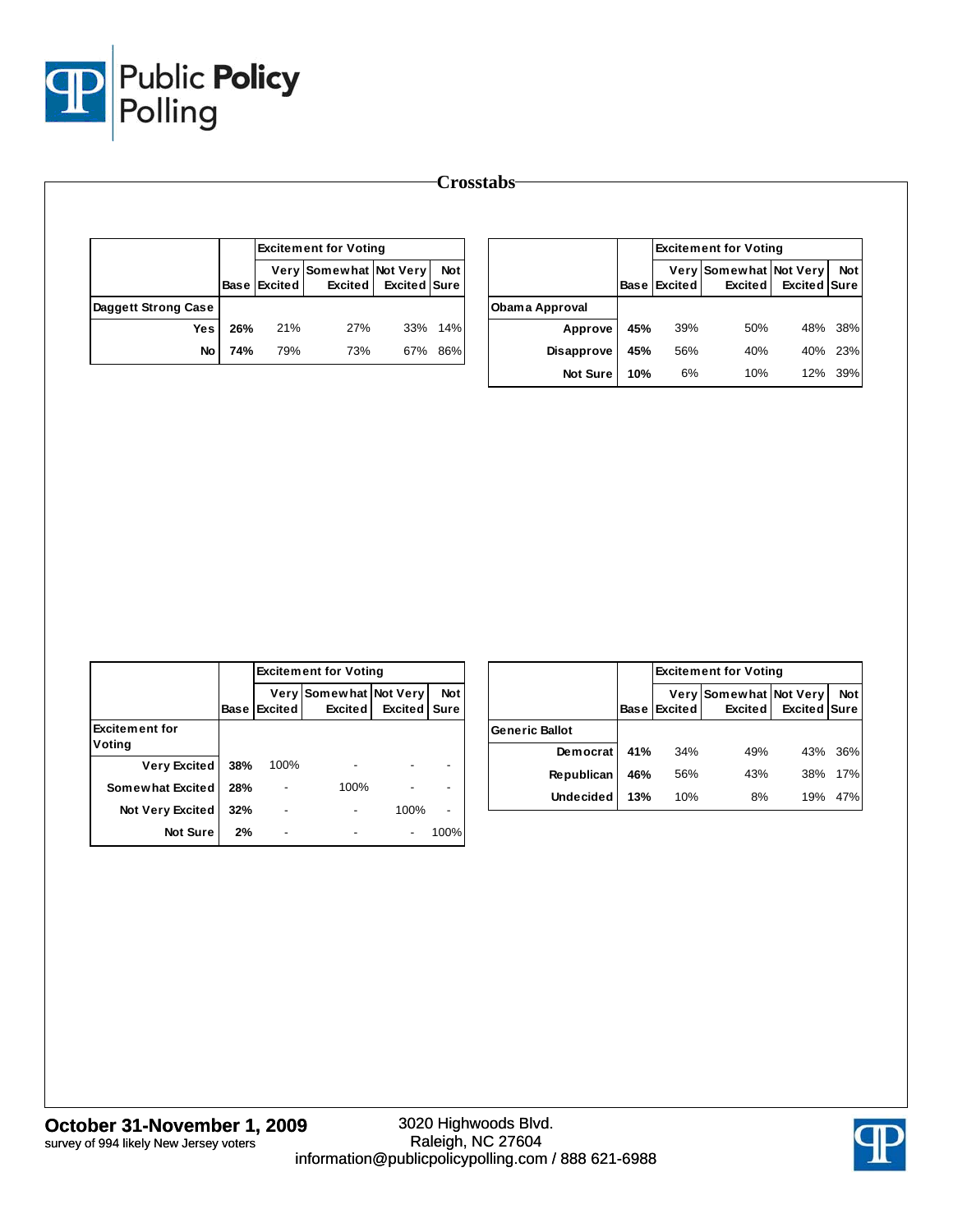

|                                         |     |                     | <b>Excitement for Voting</b>             |              |            |                                          |     |                     | <b>Excitement for Voting</b>             |              |            |
|-----------------------------------------|-----|---------------------|------------------------------------------|--------------|------------|------------------------------------------|-----|---------------------|------------------------------------------|--------------|------------|
|                                         |     | <b>Base Excited</b> | Very Somewhat Not Very<br><b>Excited</b> | Excited Sure | <b>Not</b> |                                          |     | <b>Base Excited</b> | Very Somewhat Not Very<br><b>Excited</b> | Excited Sure | <b>Not</b> |
| Generic Ballot/No<br><b>Health Care</b> |     |                     |                                          |              |            | <b>Generic Ballot</b><br>w/Public Option |     |                     |                                          |              |            |
| Democrat                                | 38% | 35%                 | 41%                                      | 39%          | 29%        | Democrat                                 | 40% | 33%                 | 44%                                      | 46%          | 25%        |
| <b>Republican</b>                       | 45% | 56%                 | 43%                                      | 36%          | 21%        | Republican                               | 47% | 60%                 | 45%                                      | 35%          | 32%        |
| Undecided                               | 17% | 9%                  | 16%                                      | 25%          | 50%        | <b>Undecided</b>                         | 13% | 7%                  | 11%                                      | 19% 43%      |            |

|                                      |             | <b>Excitement for Voting</b> |                                          |                     |            |  |  |  |  |
|--------------------------------------|-------------|------------------------------|------------------------------------------|---------------------|------------|--|--|--|--|
|                                      | <b>Base</b> | Excited                      | Very Somewhat Not Very<br><b>Excited</b> | <b>Excited Sure</b> | <b>Not</b> |  |  |  |  |
| Legislative Generic<br><b>Ballot</b> |             |                              |                                          |                     |            |  |  |  |  |
| Democrat                             | 38%         | 35%                          | 43%                                      | 37%                 | 38%        |  |  |  |  |
| <b>Republican</b>                    | 44%         | 53%                          | 44%                                      | 33%                 | 24%        |  |  |  |  |
| <b>Undecided</b>                     | 18%         | 12%                          | 13%                                      | 29%                 | 38%        |  |  |  |  |

|                  |     | <b>2008 Vote</b>      |     |                                |
|------------------|-----|-----------------------|-----|--------------------------------|
|                  |     | Base   McCain   Obama |     | Someone Else/Don't<br>Remember |
| Governor         |     |                       |     |                                |
| <b>Christie</b>  | 47% | 89%                   | 14% | 28%                            |
| Corzine          | 41% | 5%                    | 70% | 25%                            |
| Daggett          | 11% | 6%                    | 13% | 34%                            |
| <b>Undecided</b> | 2%  | 1%                    | 2%  | 13%                            |

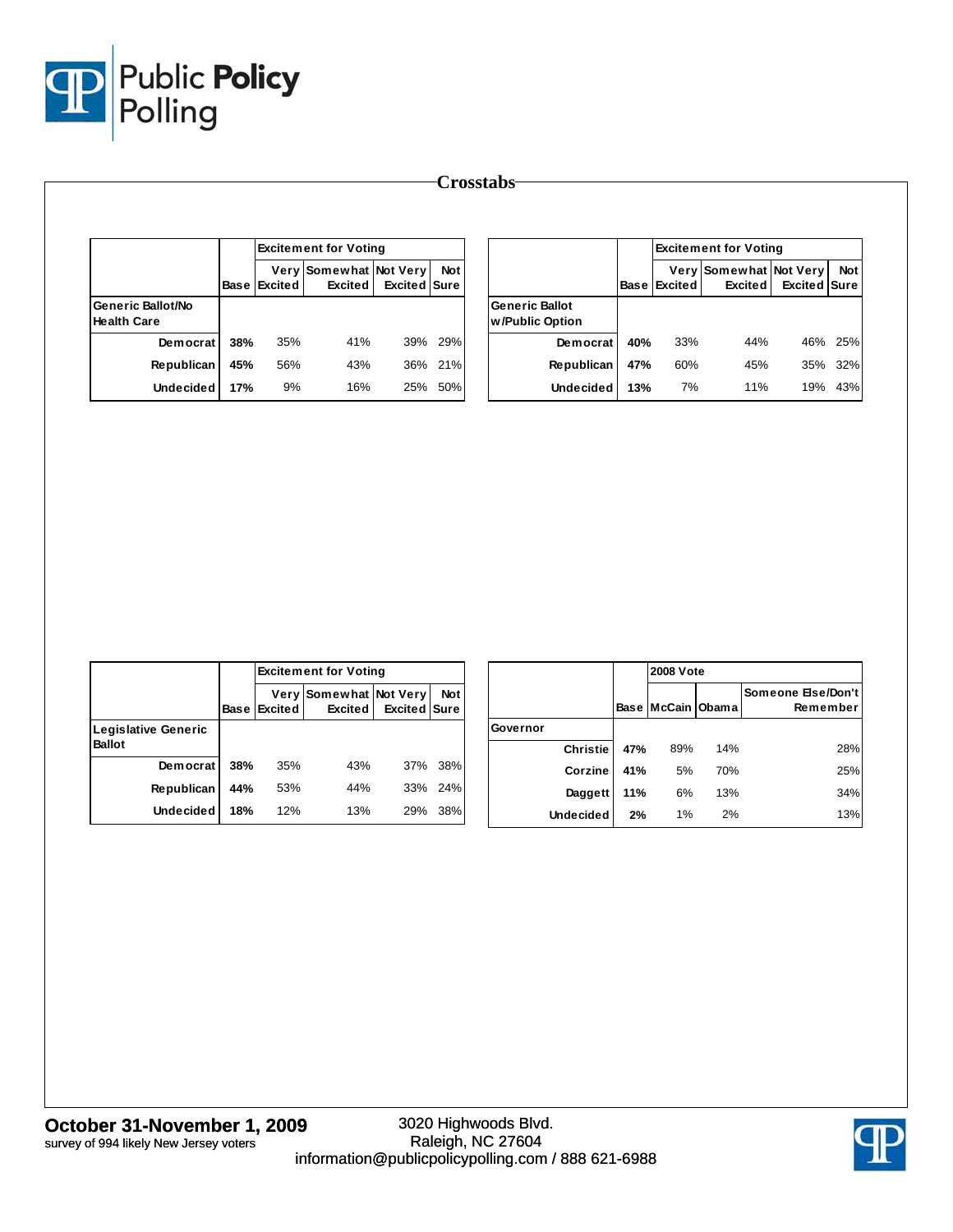

|                      |     | <b>2008 Vote</b>  |     |                                |                              |     |                   | <b>2008 Vote</b> |                                |  |  |
|----------------------|-----|-------------------|-----|--------------------------------|------------------------------|-----|-------------------|------------------|--------------------------------|--|--|
|                      |     | Base McCain Obama |     | Someone Else/Don't<br>Remember |                              |     | Base McCain Obama |                  | Someone Else/Don't<br>Remember |  |  |
| Daggett Voters'      |     |                   |     |                                | <b>Christie Favorability</b> |     |                   |                  |                                |  |  |
| <b>Second Choice</b> |     |                   |     |                                | Favorable                    | 43% | 76%               | 16%              | 33%                            |  |  |
| <b>Christie</b>      | 36% | 65%               | 26% | 43%                            | Unfavorable                  | 42% | 11%               | 66%              | 43%                            |  |  |
| Corzine              | 45% | 16%               | 56% | 27%                            | Not Sure                     | 16% | 13%               | 17%              | 24%                            |  |  |
| Don't Know           | 19% | 19%               | 18% | 30%                            |                              |     |                   |                  |                                |  |  |

|                             |     | <b>2008 Vote</b>      |     |                                  |                      |     | <b>2008 Vote</b>      |     |                                |
|-----------------------------|-----|-----------------------|-----|----------------------------------|----------------------|-----|-----------------------|-----|--------------------------------|
|                             |     | Base   McCain   Obama |     | Someone Else/Don't  <br>Remember |                      |     | Base   McCain   Obama |     | Someone Else/Don't<br>Remember |
| <b>Corzine Favorability</b> |     |                       |     |                                  | Daggett Favorability |     |                       |     |                                |
| Favorable                   | 34% | 5%                    | 57% | 35%                              | Favorable            | 24% | 15%                   | 30% | 43%                            |
| Unfavorable                 | 57% | 90%                   | 31% | 46%                              | Unfavorable          | 35% | 45%                   | 28% | 30%                            |
| <b>Not Sure</b>             | 9%  | 5%                    | 12% | 19%                              | <b>Not Sure</b>      | 41% | 40%                   | 42% | 27%                            |

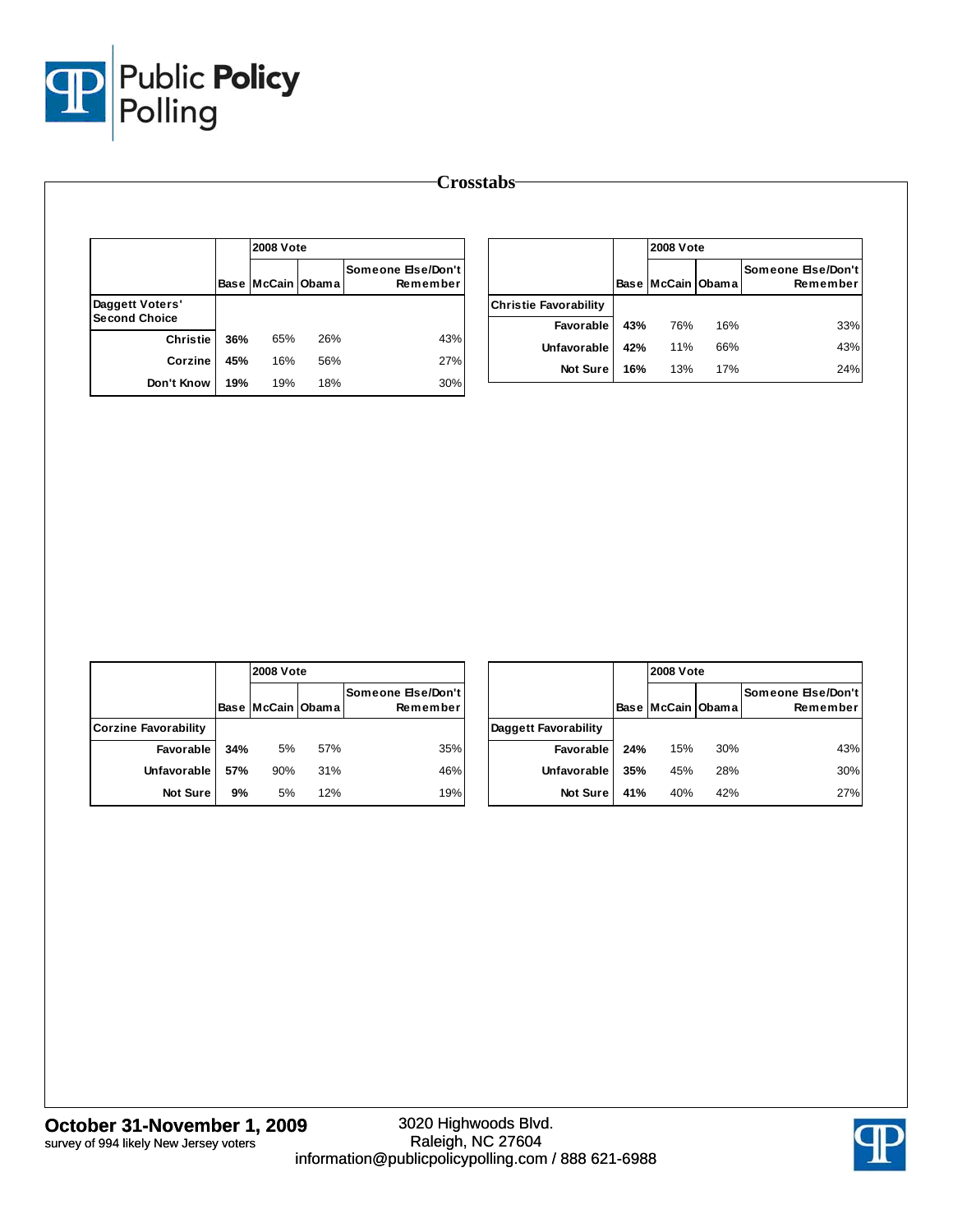

|                         |     | <b>2008 Vote</b>      |     |                                |
|-------------------------|-----|-----------------------|-----|--------------------------------|
|                         |     | Base   McCain   Obama |     | Someone Else/Don't<br>Remember |
| <b>Predicted Winner</b> |     |                       |     |                                |
| <b>Christie</b>         | 40% | 73%                   | 14% | 29%                            |
| Corzine                 | 46% | 16%                   | 71% | 40%                            |
| Daggett                 | 3%  | 2%                    | 4%  | 17%                            |
| Not Sure                | 10% | 9%                    | 11% | 15%                            |

|                            |     | <b>2008 Vote</b>      |     |                                |
|----------------------------|-----|-----------------------|-----|--------------------------------|
|                            |     | Base   McCain   Obama |     | Someone Else/Don't<br>Remember |
| <b>Corzine Strong Case</b> |     |                       |     |                                |
| <b>Yes</b>                 | 37% | 9%                    | 59% | 42%                            |
| No                         | 63% | 91%                   | 41% | 58%                            |

|                             |     | <b>2008 Vote</b>  |     |                                |     |
|-----------------------------|-----|-------------------|-----|--------------------------------|-----|
|                             |     | Base McCain Obama |     | Someone Else/Don't<br>Remember |     |
| <b>Christie Strong Case</b> |     |                   |     |                                | Daq |
| <b>Yes</b>                  | 40% | 68%               | 18% | 40%                            |     |
| No                          | 60% | 32%               | 82% | 60%                            |     |

|                     |     |                   | <b>2008 Vote</b> |                                |  |  |  |  |
|---------------------|-----|-------------------|------------------|--------------------------------|--|--|--|--|
|                     |     | Base McCain Obama |                  | Someone Else/Don't<br>Remember |  |  |  |  |
| Daggett Strong Case |     |                   |                  |                                |  |  |  |  |
| Yes                 | 26% | 21%               | 29%              | 48%                            |  |  |  |  |
| <b>No</b>           | 74% | 79%               | 71%              | 52%                            |  |  |  |  |

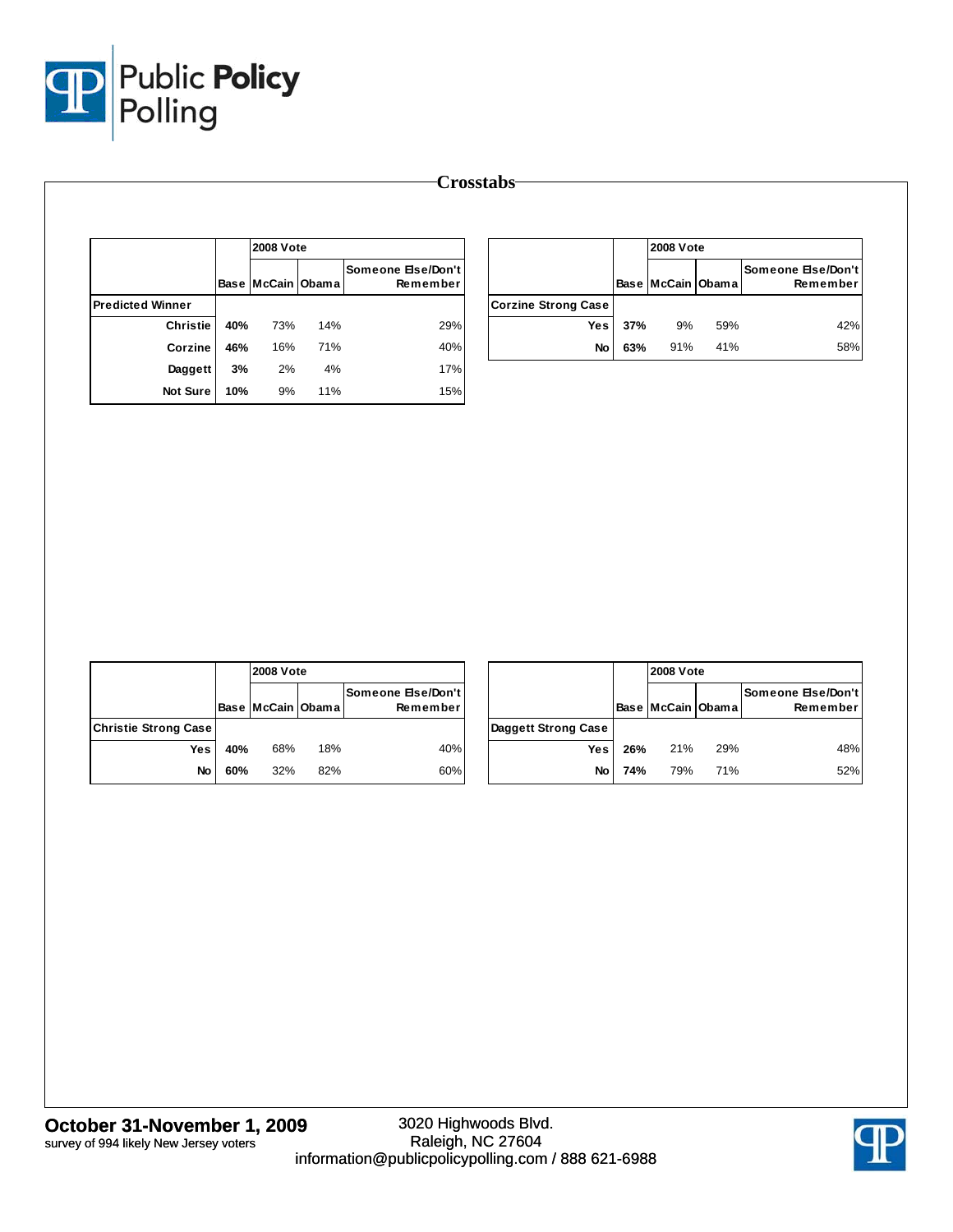

|                |     | <b>2008 Vote</b>  |     |                                |                       |     | <b>2008 Vote</b>  |     |                                |
|----------------|-----|-------------------|-----|--------------------------------|-----------------------|-----|-------------------|-----|--------------------------------|
|                |     | Base McCain Obama |     | Someone Else/Don't<br>Remember |                       |     | Base McCain Obama |     | Someone Else/Don't<br>Remember |
| Obama Approval |     |                   |     |                                | <b>Excitement for</b> |     |                   |     |                                |
| Approve        | 45% | 6%                | 79% | 22%                            | Voting                |     |                   |     |                                |
| Disapprove     | 45% | 85%               | 12% | 48%                            | <b>Very Excited</b>   | 38% | 45%               | 32% | 38%                            |
| Not Sure       | 10% | 9%                | 9%  | 31%                            | Somewhat Excited      | 28% | 25%               | 30% | 22%                            |
|                |     |                   |     |                                | Not Very Excited      | 32% | 28%               | 35% | 36%                            |
|                |     |                   |     |                                | Not Sure              | 2%  | 2%                | 2%  | 5%                             |

|                       |     | <b>2008 Vote</b>  |     |                                |
|-----------------------|-----|-------------------|-----|--------------------------------|
|                       |     | Base McCain Obama |     | Someone Else/Don't<br>Remember |
| <b>Generic Ballot</b> |     |                   |     |                                |
| Democrat              | 41% | 3%                | 74% | 15%                            |
| <b>Republican</b>     | 46% | 88%               | 11% | 53%                            |
| <b>Undecided</b>      | 13% | 9%                | 16% | 32%                            |

|                                                |             |              | <b>2008 Vote</b> |                                |  |  |  |  |
|------------------------------------------------|-------------|--------------|------------------|--------------------------------|--|--|--|--|
|                                                | <b>Base</b> | McCain Obama |                  | Someone Else/Don't<br>Remember |  |  |  |  |
| <b>Generic Ballot/No</b><br><b>Health Care</b> |             |              |                  |                                |  |  |  |  |
| Democrat                                       | 38%         | 2%           | 68%              | 26%                            |  |  |  |  |
| <b>Republican</b>                              | 45%         | 87%          | 10%              | 43%                            |  |  |  |  |
| <b>Undecided</b>                               | 17%         | 11%          | 22%              | 30%                            |  |  |  |  |

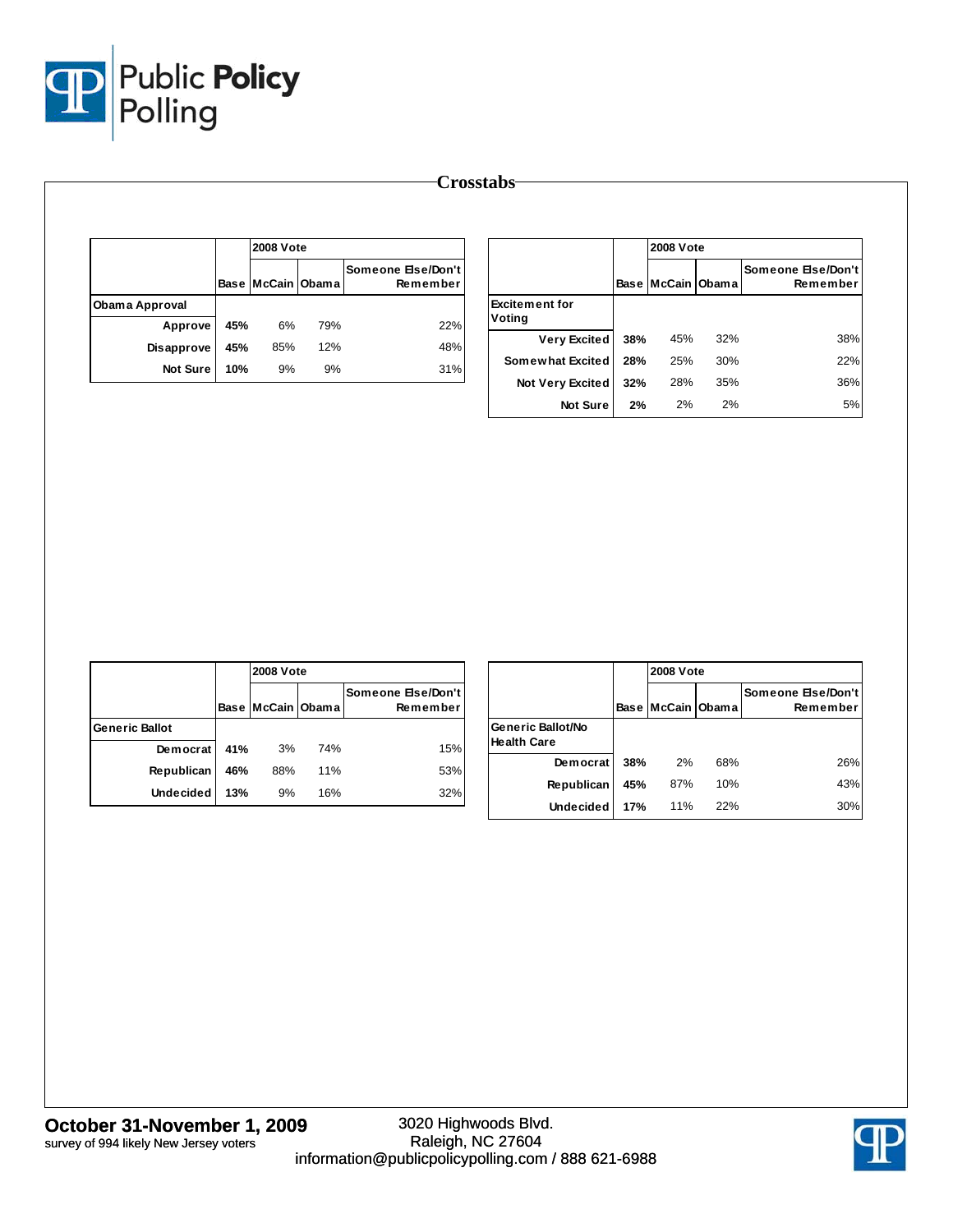

|                                          |     | <b>2008 Vote</b>  |     |                                |                                      |     | <b>2008 Vote</b>  |     |                                |
|------------------------------------------|-----|-------------------|-----|--------------------------------|--------------------------------------|-----|-------------------|-----|--------------------------------|
|                                          |     | Base McCain Obama |     | Someone Else/Don't<br>Remember |                                      |     | Base McCain Obama |     | Someone Else/Don't<br>Remember |
| <b>Generic Ballot</b><br>w/Public Option |     |                   |     |                                | Legislative Generic<br><b>Ballot</b> |     |                   |     |                                |
| Democrat                                 | 40% | 3%                | 73% | 17%                            | Democrat                             | 38% | 3%                | 69% | 22%                            |
| Republican                               | 47% | 88%               | 13% | 46%                            | Republican                           | 44% | 82%               | 11% | 38%                            |
| <b>Undecided</b>                         | 13% | 9%                | 14% | 37%                            | <b>Undecided</b>                     | 18% | 15%               | 20% | 40%                            |

|                  |     | Ideology |     |                                    |  |  |
|------------------|-----|----------|-----|------------------------------------|--|--|
|                  |     |          |     | Base Liberal Moderate Conservative |  |  |
| Governor         |     |          |     |                                    |  |  |
| <b>Christie</b>  | 47% | 16%      | 37% | 78%                                |  |  |
| Corzine          | 41% | 73%      | 47% | 13%                                |  |  |
| Daggett          | 11% | 8%       | 15% | 6%                                 |  |  |
| <b>Undecided</b> | 2%  | 3%       | 1%  | 2%                                 |  |  |

|                                         |     | Ideology |     |                                    |
|-----------------------------------------|-----|----------|-----|------------------------------------|
|                                         |     |          |     | Base Liberal Moderate Conservative |
| Daggett Voters'<br><b>Second Choice</b> |     |          |     |                                    |
| <b>Christie</b>                         | 36% | 32%      | 37% | 34%                                |
| Corzine                                 | 45% | 56%      | 42% | 48%                                |
| Don't Know                              | 19% | 12%      | 21% | 18%                                |

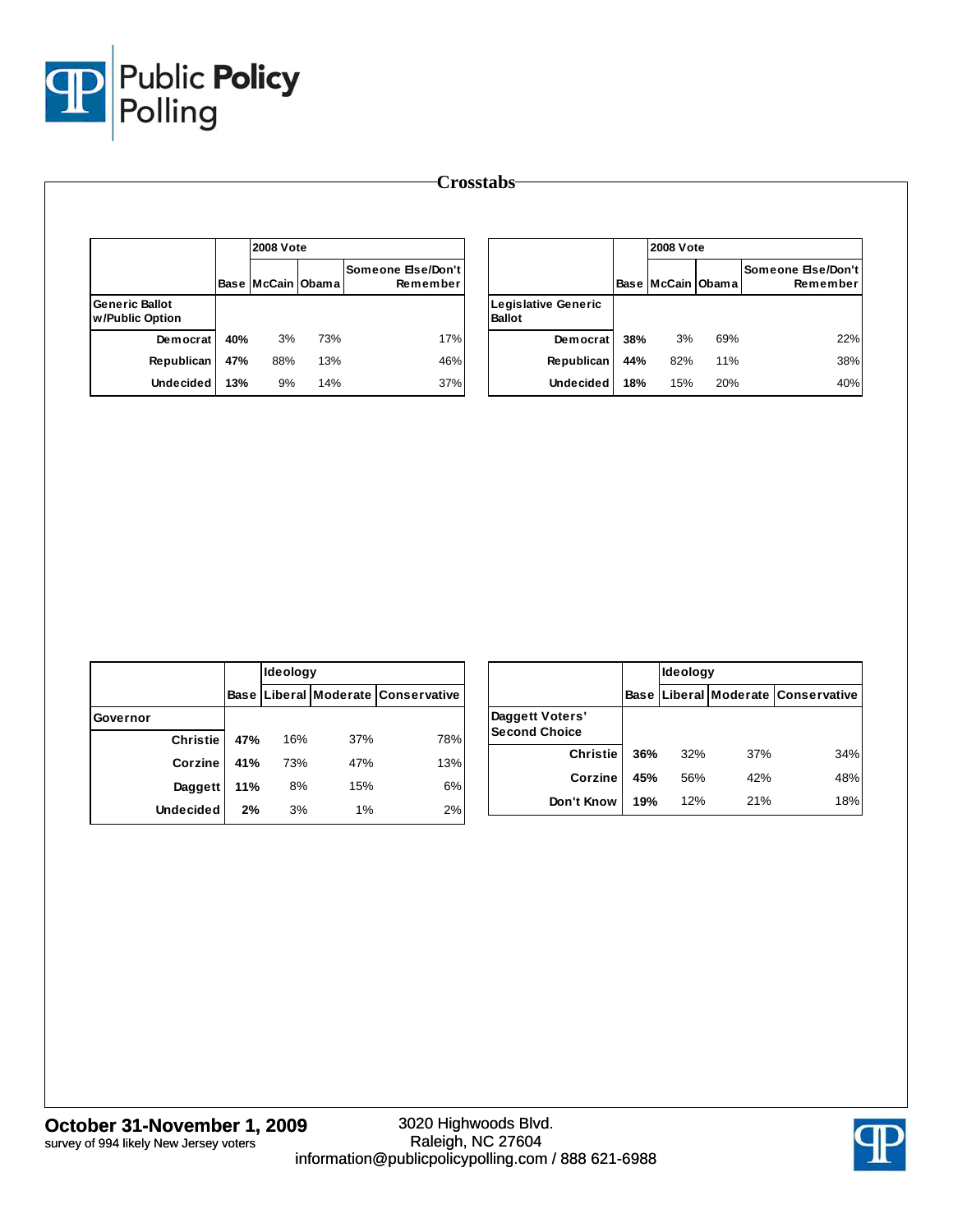

|                              |     | <b>I</b> deology |     |                                           |                             |     | <b>Ideology</b> |     |                                           |
|------------------------------|-----|------------------|-----|-------------------------------------------|-----------------------------|-----|-----------------|-----|-------------------------------------------|
|                              |     |                  |     | <b>Base Liberal Moderate Conservative</b> |                             |     |                 |     | <b>Base Liberal Moderate Conservative</b> |
| <b>Christie Favorability</b> |     |                  |     |                                           | <b>Corzine Favorability</b> |     |                 |     |                                           |
| <b>Favorable</b>             | 43% | 17%              | 35% | 68%                                       | Favorable                   | 34% | 59%             | 39% | 12%                                       |
| Unfavorable                  | 42% | 69%              | 49% | 16%                                       | <b>Unfavorable</b>          | 57% | 32%             | 50% | 81%                                       |
| Not Sure                     | 16% | 14%              | 16% | 16%                                       | <b>Not Sure</b>             | 9%  | 10%             | 11% | 7%                                        |

|                      |     | Ideology |     |                                           |
|----------------------|-----|----------|-----|-------------------------------------------|
|                      |     |          |     | <b>Base Liberal Moderate Conservative</b> |
| Daggett Favorability |     |          |     |                                           |
| Favorable            | 24% | 25%      | 31% | 14%                                       |
| <b>Unfavorable</b>   | 35% | 27%      | 28% | 51%                                       |
| <b>Not Sure</b>      | 41% | 48%      | 41% | 35%                                       |

|                         |     | Ideology |     |                                    |
|-------------------------|-----|----------|-----|------------------------------------|
|                         |     |          |     | Base Liberal Moderate Conservative |
| <b>Predicted Winner</b> |     |          |     |                                    |
| <b>Christie</b>         | 40% | 19%      | 31% | 65%                                |
| Corzine                 | 46% | 71%      | 53% | 22%                                |
| Daggett                 | 3%  | 1%       | 5%  | 2%                                 |
| <b>Not Sure</b>         | 10% | 9%       | 10% | 11%                                |

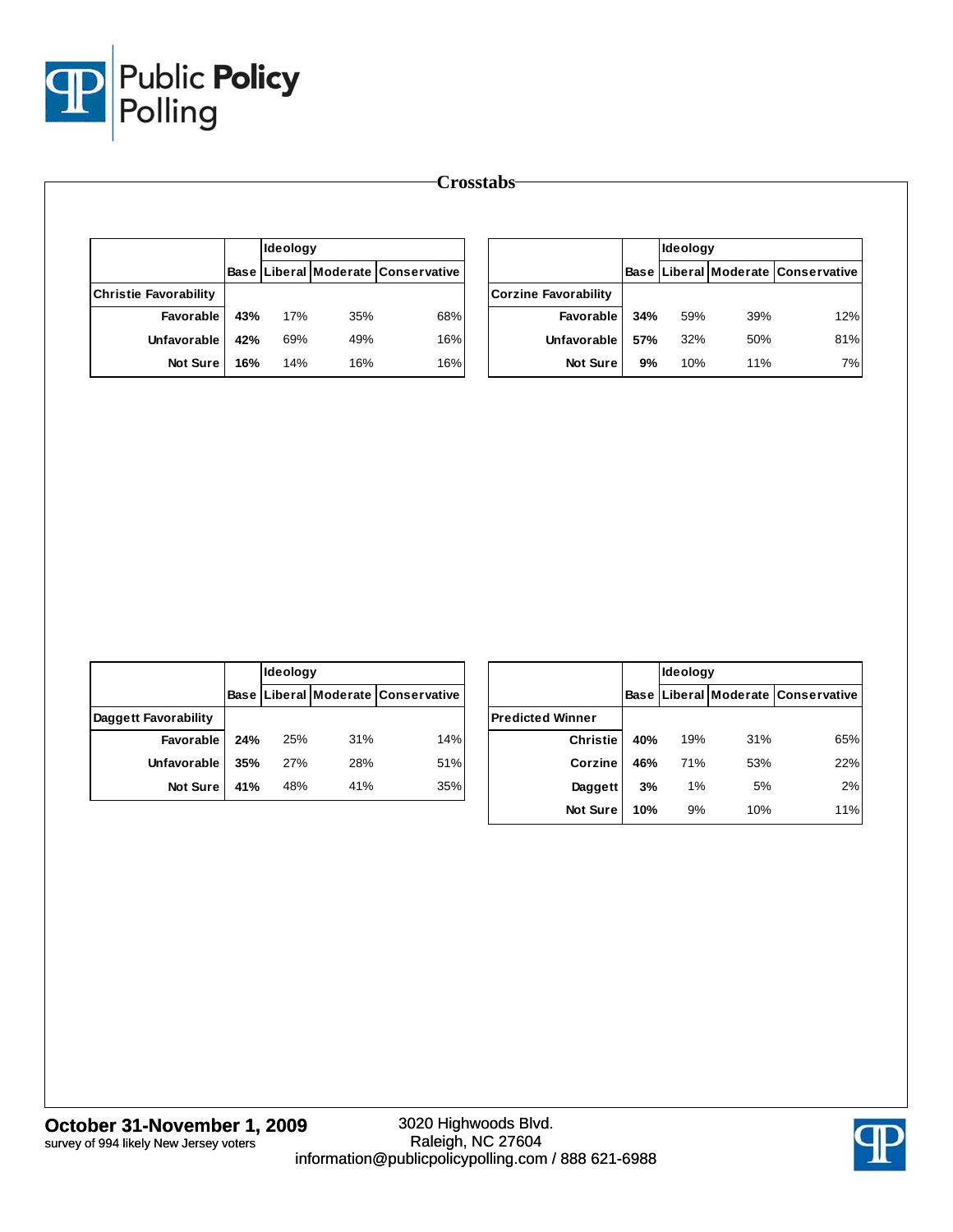

|                            |     | Ideology |     |                                    |                             |     | Ideology |     |                                    |
|----------------------------|-----|----------|-----|------------------------------------|-----------------------------|-----|----------|-----|------------------------------------|
|                            |     |          |     | Base Liberal Moderate Conservative |                             |     |          |     | Base Liberal Moderate Conservative |
| <b>Corzine Strong Case</b> |     |          |     |                                    | <b>Christie Strong Case</b> |     |          |     |                                    |
| <b>Yes</b>                 | 37% | 58%      | 43% | 15%                                | <b>Yes</b>                  | 40% | 20%      | 32% | 63%                                |
| No                         | 63% | 42%      | 57% | 85%                                | No                          | 60% | 80%      | 68% | 37%                                |

|                     |     | Ideology |     |                                    |  |  |
|---------------------|-----|----------|-----|------------------------------------|--|--|
|                     |     |          |     | Base Liberal Moderate Conservative |  |  |
| Daggett Strong Case |     |          |     |                                    |  |  |
| Yes l               | 26% | 30%      | 31% | 17%                                |  |  |
| <b>No</b>           | 74% | 70%      | 69% | 83%                                |  |  |

|                 |     | Ideology |     |                                    |  |  |
|-----------------|-----|----------|-----|------------------------------------|--|--|
|                 |     |          |     | Base Liberal Moderate Conservative |  |  |
| Obama Approval  |     |          |     |                                    |  |  |
| <b>Approve</b>  | 45% | 73%      | 56% | 14%                                |  |  |
| Disapprove      | 45% | 19%      | 31% | 80%                                |  |  |
| <b>Not Sure</b> | 10% | 8%       | 13% | 7%                                 |  |  |

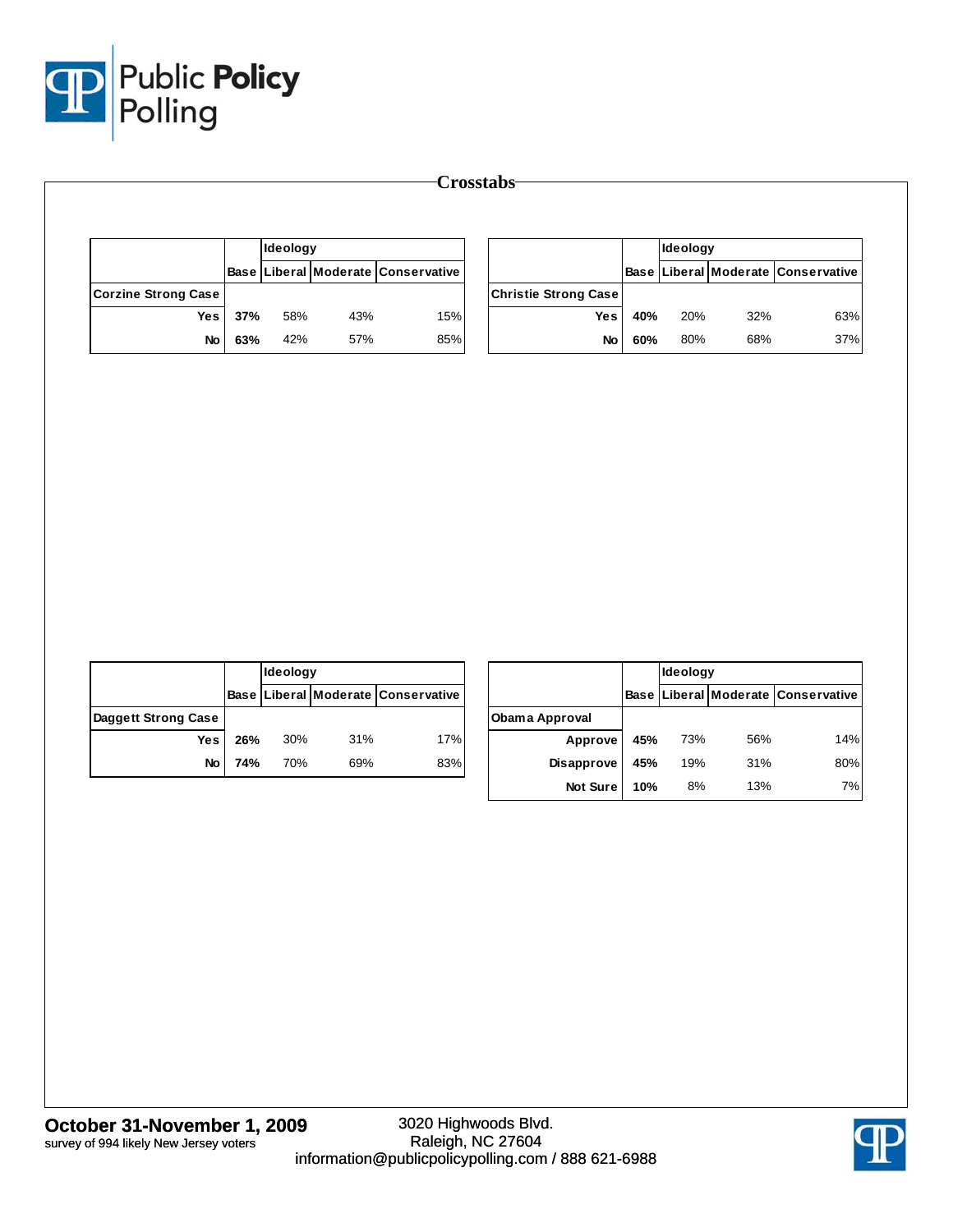

|                                 |      | <b>Ideology</b> |     |                               |  |  |  |
|---------------------------------|------|-----------------|-----|-------------------------------|--|--|--|
|                                 | Base |                 |     | Liberal Moderate Conservative |  |  |  |
| <b>Excitement for</b><br>Voting |      |                 |     |                               |  |  |  |
| <b>Very Excited</b>             | 38%  | 31%             | 35% | 45%                           |  |  |  |
| Somewhat Excited                | 28%  | 34%             | 26% | 26%                           |  |  |  |
| <b>Not Very Excited</b>         | 32%  | 33%             | 36% | 26%                           |  |  |  |
| <b>Not Sure</b>                 | 2%   | 2%              | 3%  | 3%                            |  |  |  |

|                       |     | <b>Ideology</b> |     |                                          |  |  |
|-----------------------|-----|-----------------|-----|------------------------------------------|--|--|
|                       |     |                 |     | Base   Liberal   Moderate   Conservative |  |  |
| <b>Generic Ballot</b> |     |                 |     |                                          |  |  |
| Democrat              | 41% | 76%             | 48% | 12%                                      |  |  |
| Republican            | 46% | 14%             | 33% | 80%                                      |  |  |
| Undecided             | 13% | 10%             | 19% | 8%                                       |  |  |

|                                                |     | Ideology |     |                                           |  |  |
|------------------------------------------------|-----|----------|-----|-------------------------------------------|--|--|
|                                                |     |          |     | <b>Base Liberal Moderate Conservative</b> |  |  |
| <b>Generic Ballot/No</b><br><b>Health Care</b> |     |          |     |                                           |  |  |
| Democrat                                       | 38% | 71%      | 44% | 10%                                       |  |  |
| <b>Republican</b>                              | 45% | 15%      | 32% | 81%                                       |  |  |
| <b>Undecided</b>                               | 17% | 14%      | 24% | 8%                                        |  |  |

|                                          |     | Ideology |     |                                           |  |  |  |
|------------------------------------------|-----|----------|-----|-------------------------------------------|--|--|--|
|                                          |     |          |     | <b>Base Liberal Moderate Conservative</b> |  |  |  |
| <b>Generic Ballot</b><br>w/Public Option |     |          |     |                                           |  |  |  |
| Democrat                                 | 40% | 75%      | 47% | 11%                                       |  |  |  |
| <b>Republican</b>                        | 47% | 16%      | 35% | 82%                                       |  |  |  |
| <b>Undecided</b>                         | 13% | 9%       | 18% | 7%                                        |  |  |  |

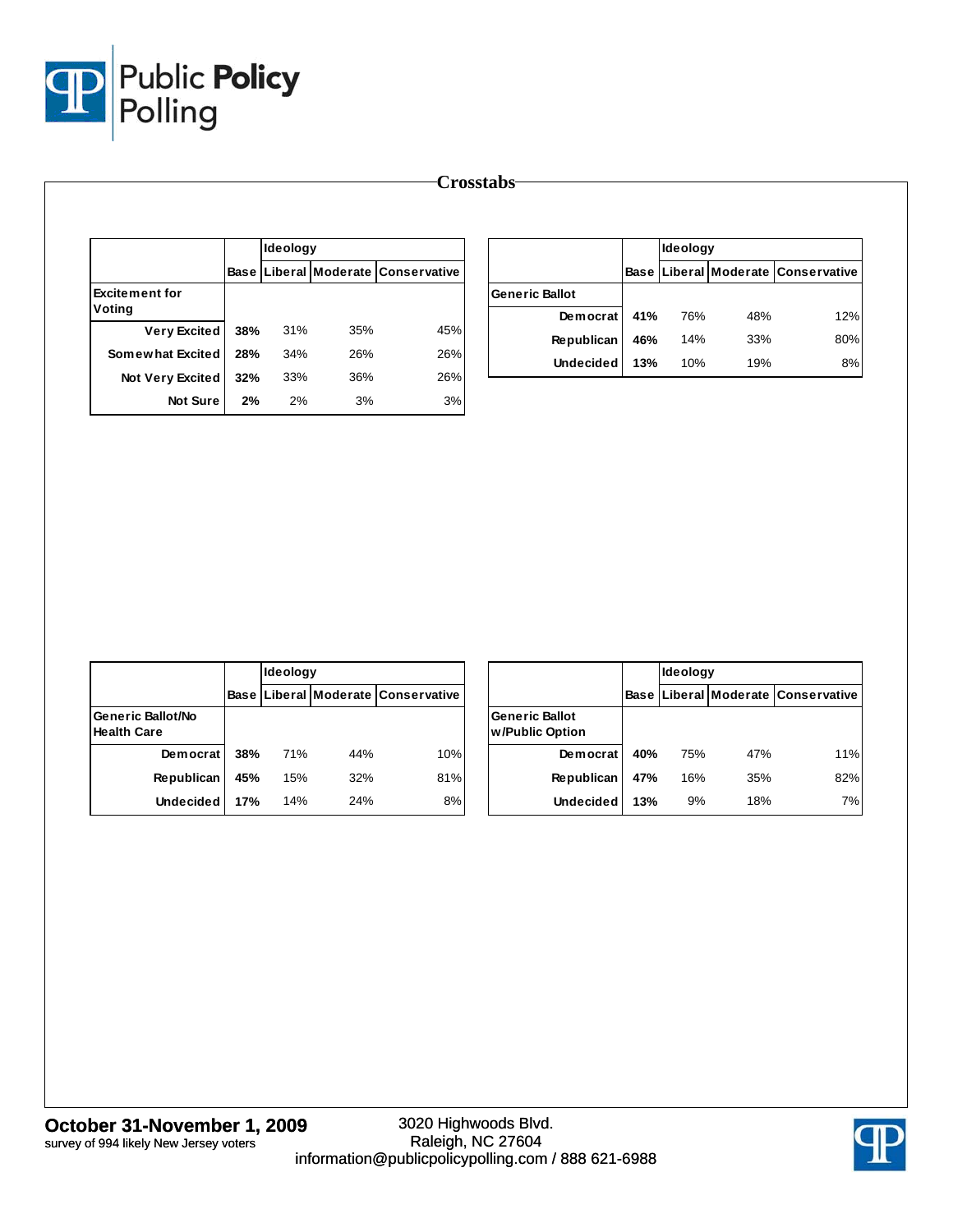

|                                             |     |          |     |                                           | <b>Crosstabs</b> |     |                |         |
|---------------------------------------------|-----|----------|-----|-------------------------------------------|------------------|-----|----------------|---------|
|                                             |     | Ideology |     |                                           |                  |     | Gender         |         |
|                                             |     |          |     | <b>Base Liberal Moderate Conservative</b> |                  |     | Base Woman Man |         |
| <b>Legislative Generic</b><br><b>Ballot</b> |     |          |     |                                           | Governor         |     |                |         |
| Democrat                                    | 38% | 72%      | 46% | 9%                                        | <b>Christie</b>  | 47% |                | 44% 49% |
| Republican                                  | 44% | 15%      | 30% | 77%                                       | Corzine          | 41% |                | 45% 36% |
| <b>Undecided</b>                            | 18% | 13%      | 24% | 14%                                       | Daggett          | 11% |                | 9% 12%  |
|                                             |     |          |     |                                           | <b>Undecided</b> | 2%  | 1%             | 2%      |

|                                         |     | Gender         |         |  |
|-----------------------------------------|-----|----------------|---------|--|
|                                         |     | Base Woman Man |         |  |
| Daggett Voters'<br><b>Second Choice</b> |     |                |         |  |
| <b>Christie</b>                         | 36% |                | 30% 41% |  |
| Corzine                                 | 45% |                | 61% 32% |  |
| Don't Know                              | 19% |                | 9% 27%  |  |

|                              |     | Gender             |         |  |
|------------------------------|-----|--------------------|---------|--|
|                              |     | Base   Woman   Man |         |  |
| <b>Christie Favorability</b> |     |                    |         |  |
| <b>Favorable</b>             | 43% |                    | 41% 44% |  |
| Unfavorable                  | 42% |                    | 42% 42% |  |
| <b>Not Sure</b>              | 16% |                    | 17% 14% |  |



**October 31-November 1, 2009** survey of 994 likely New Jersey voters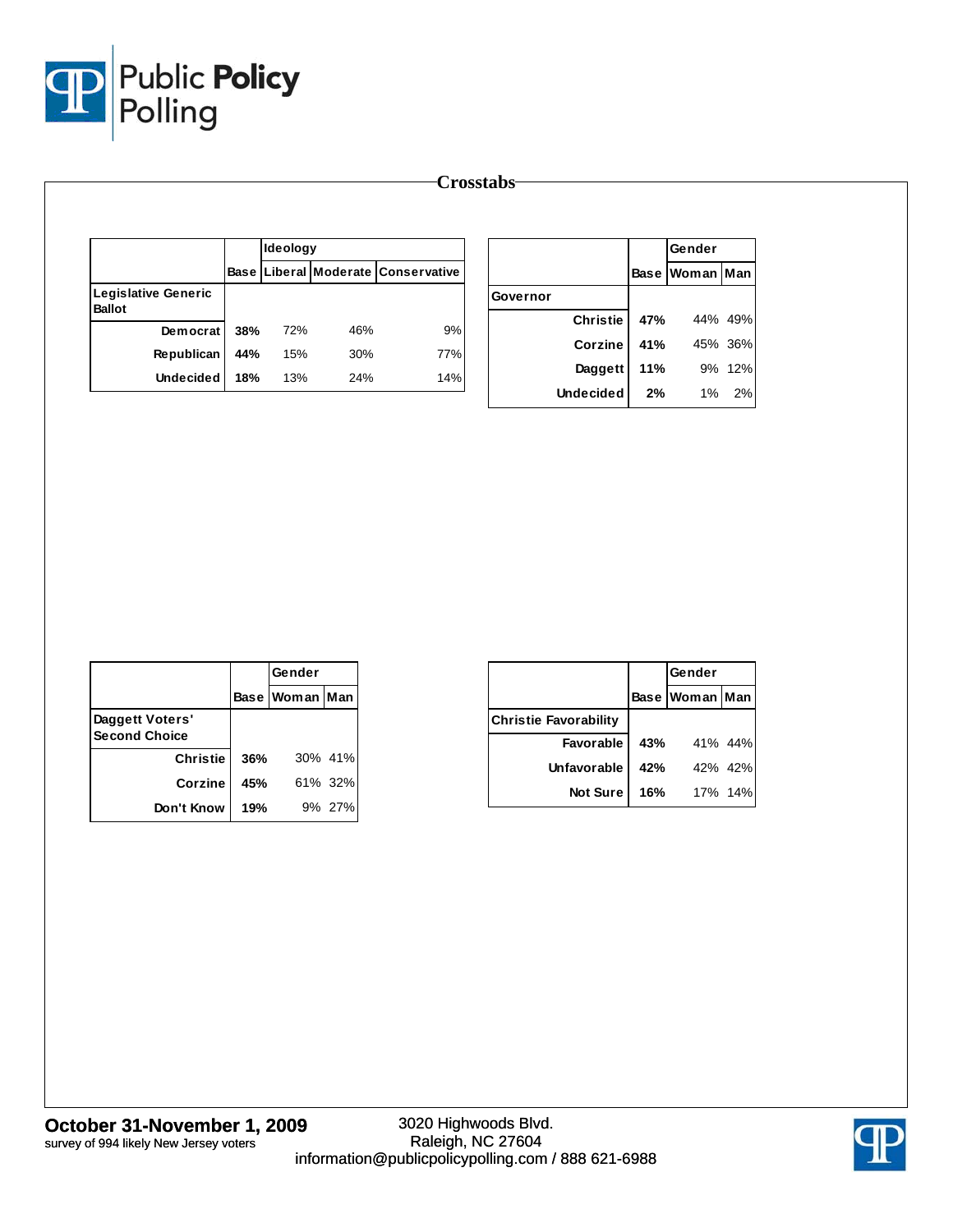

|                             |     | Gender         |         |  |
|-----------------------------|-----|----------------|---------|--|
|                             |     | Base Woman Man |         |  |
| <b>Corzine Favorability</b> |     |                |         |  |
| Favorable                   | 34% |                | 36% 31% |  |
| Unfavorable                 | 57% |                | 54% 59% |  |
| <b>Not Sure</b>             | 9%  | 10%            | 9%      |  |

|                      |     | Gender         |         |
|----------------------|-----|----------------|---------|
|                      |     | Base Woman Man |         |
| Daggett Favorability |     |                |         |
| Favorable            | 24% |                | 22% 26% |
| Unfavorable          | 35% |                | 33% 37% |
| <b>Not Sure</b>      | 41% |                | 44% 37% |

|                         |     | Gender         |         |  |
|-------------------------|-----|----------------|---------|--|
|                         |     | Base Woman Man |         |  |
| <b>Predicted Winner</b> |     |                |         |  |
| <b>Christie</b>         | 40% |                | 37% 44% |  |
| Corzine                 | 46% |                | 51% 41% |  |
| Daggett                 | 3%  |                | 2% 5%   |  |
| Not Sure                | 10% |                | 10% 10% |  |

|                            |     | Gender             |         |  |
|----------------------------|-----|--------------------|---------|--|
|                            |     | Base   Woman   Man |         |  |
| <b>Corzine Strong Case</b> |     |                    |         |  |
| Yes                        | 37% |                    | 41% 32% |  |
| No                         | 63% |                    | 59% 68% |  |

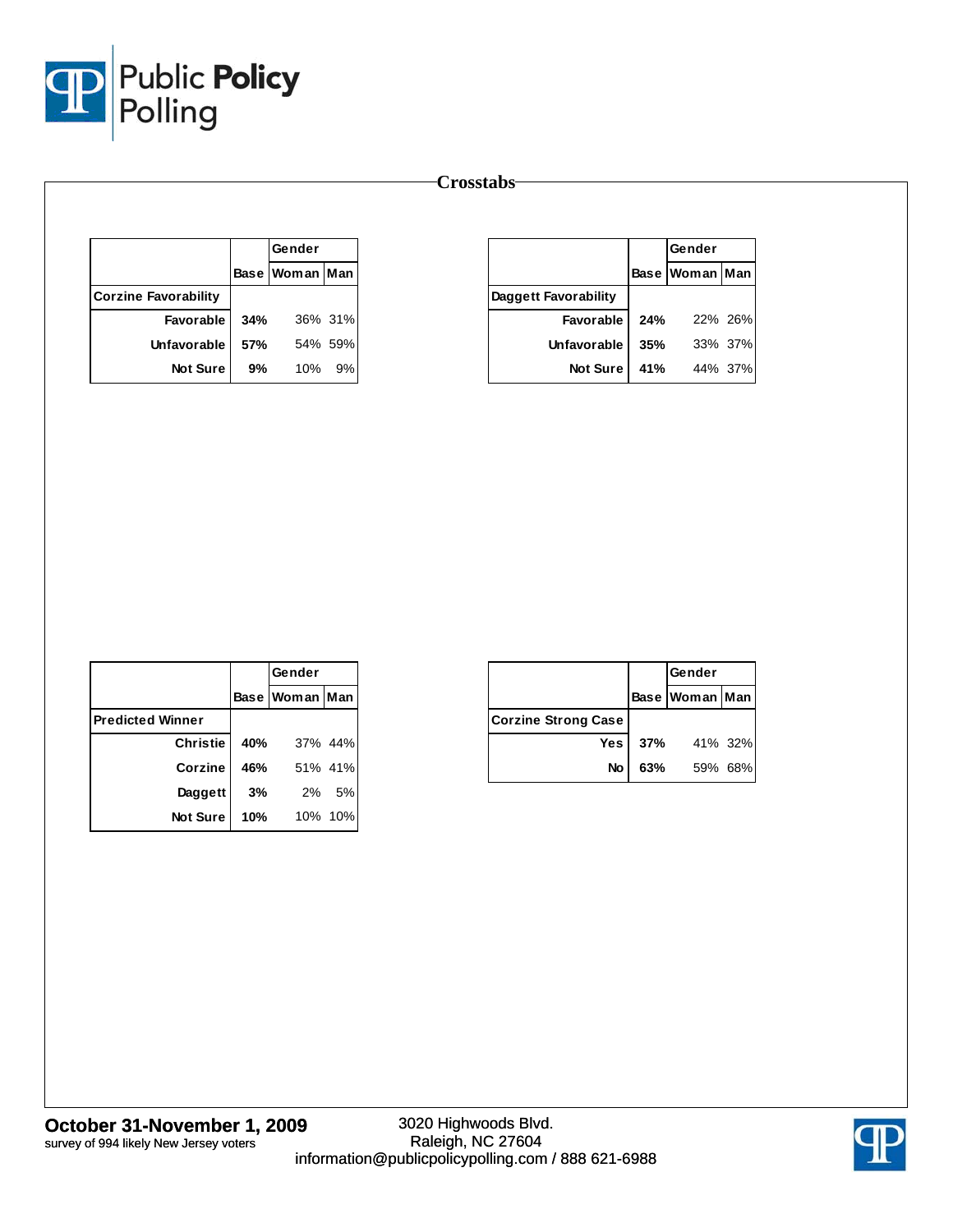

|                             |     | Gender         |         |
|-----------------------------|-----|----------------|---------|
|                             |     | Base Woman Man |         |
| <b>Christie Strong Case</b> |     |                |         |
| Yes l                       | 40% |                | 40% 41% |
| No                          | 60% |                | 60% 59% |

|                     |     | Gender             |         |
|---------------------|-----|--------------------|---------|
|                     |     | Base   Woman   Man |         |
| Daggett Strong Case |     |                    |         |
| Yes I               | 26% |                    | 25% 27% |
| No                  | 74% | 75% 73%            |         |

|                   |     | Gender         |         |  |
|-------------------|-----|----------------|---------|--|
|                   |     | Base Woman Man |         |  |
| Obama Approval    |     |                |         |  |
| Approve           | 45% |                | 49% 41% |  |
| <b>Disapprove</b> | 45% |                | 39% 52% |  |
| <b>Not Sure</b>   | 10% | 12%            | 7%      |  |

|                                 |     | Gender         |         |  |
|---------------------------------|-----|----------------|---------|--|
|                                 |     | Base Woman Man |         |  |
| <b>Excitement for</b><br>Voting |     |                |         |  |
| Very Excited                    | 38% |                | 37% 39% |  |
| Somewhat Excited                | 28% |                | 31% 24% |  |
| <b>Not Very Excited</b>         | 32% |                | 31% 33% |  |
| <b>Not Sure</b>                 | 2%  | 1%             | 4%      |  |

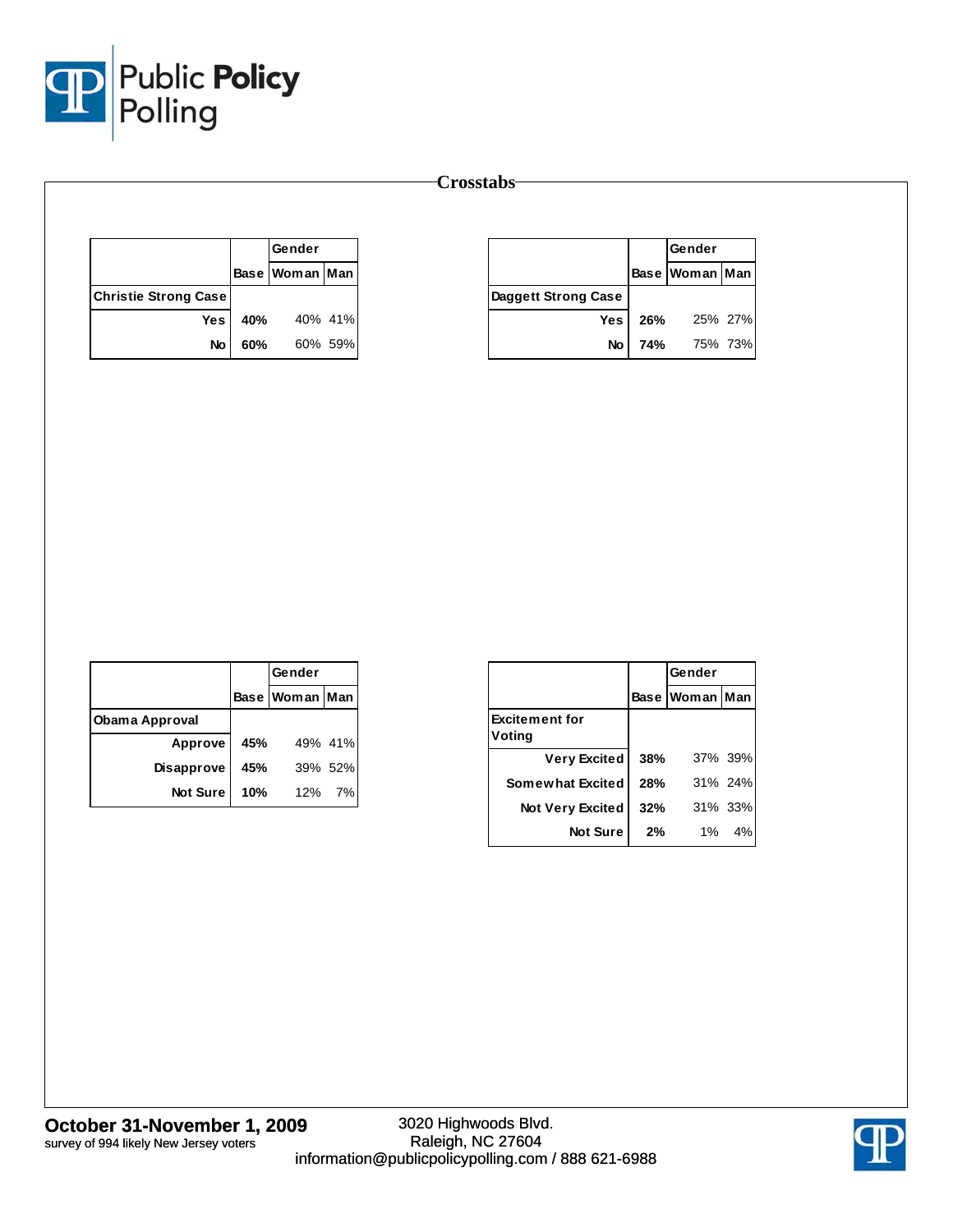

|                       |     | Gender         |         |  |
|-----------------------|-----|----------------|---------|--|
|                       |     | Base Woman Man |         |  |
| <b>Generic Ballot</b> |     |                |         |  |
| <b>Democrat</b>       | 41% |                | 45% 36% |  |
| <b>Republican</b>     | 46% |                | 42% 50% |  |
| <b>Undecided</b>      | 13% |                | 13% 14% |  |

|                                                |     | Gender             |         |
|------------------------------------------------|-----|--------------------|---------|
|                                                |     | Base   Woman   Man |         |
| <b>Generic Ballot/No</b><br><b>Health Care</b> |     |                    |         |
| Democrat                                       | 38% |                    | 41% 34% |
| <b>Republican</b>                              | 45% |                    | 41% 50% |
| Undecided                                      | 17% |                    | 18% 16% |

|                                          |     | Gender         |         |  |
|------------------------------------------|-----|----------------|---------|--|
|                                          |     | Base Woman Man |         |  |
| <b>Generic Ballot</b><br>w/Public Option |     |                |         |  |
| Democrat                                 | 40% |                | 43% 37% |  |
| <b>Republican</b>                        | 47% |                | 42% 53% |  |
| Undecided                                | 13% |                | 15% 10% |  |

|                                      |     | Gender         |         |
|--------------------------------------|-----|----------------|---------|
|                                      |     | Base Woman Man |         |
| Legislative Generic<br><b>Ballot</b> |     |                |         |
| Democrat                             | 38% |                | 43% 33% |
| <b>Republican</b>                    | 44% |                | 42% 46% |
| <b>Undecided</b>                     | 18% |                | 16% 21% |

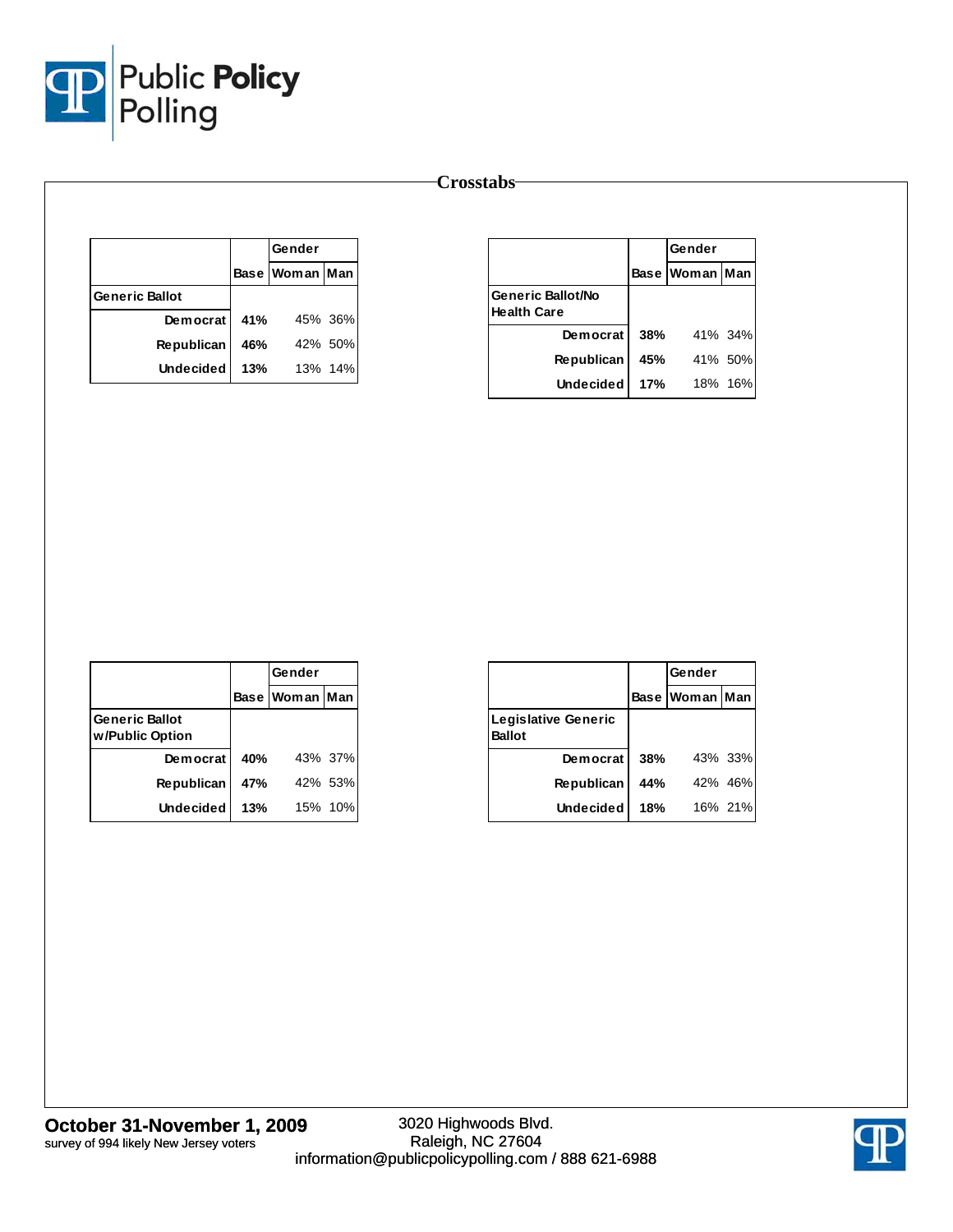

|                  |      | Party |     |                                       |  |  |  |
|------------------|------|-------|-----|---------------------------------------|--|--|--|
|                  | Base |       |     | Democrat Republican Independent/Other |  |  |  |
| Governor         |      |       |     |                                       |  |  |  |
| <b>Christie</b>  | 47%  | 15%   | 82% | 52%                                   |  |  |  |
| Corzine          | 41%  | 72%   | 9%  | 29%                                   |  |  |  |
| Daggett          | 11%  | 11%   | 8%  | 16%                                   |  |  |  |
| <b>Undecided</b> | 2%   | 2%    | 1%  | 3%                                    |  |  |  |

|                                         |      | Party |            |                                       |  |  |
|-----------------------------------------|------|-------|------------|---------------------------------------|--|--|
|                                         | Base |       |            | Democrat Republican Independent/Other |  |  |
| Daggett Voters'<br><b>Second Choice</b> |      |       |            |                                       |  |  |
| <b>Christie</b>                         | 36%  | 29%   | 57%        | 30%                                   |  |  |
| Corzine                                 | 45%  | 60%   | <b>27%</b> | 36%                                   |  |  |
| Don't Know                              | 19%  | 10%   | 16%        | 34%                                   |  |  |

|                              |     | Party |     |                                                  |                      |
|------------------------------|-----|-------|-----|--------------------------------------------------|----------------------|
|                              |     |       |     | Base   Democrat   Republican   Independent/Other |                      |
| <b>Christie Favorability</b> |     |       |     |                                                  | <b>Corzine Favor</b> |
| Favorable                    | 43% | 20%   | 72% | 39%                                              | Fay                  |
| Unfavorable                  | 42% | 64%   | 17% | 39%                                              | <b>Unfay</b>         |
| <b>Not Sure</b>              | 16% | 17%   | 11% | 22%                                              | N                    |

|                             |     | Party |     |                                            |  |
|-----------------------------|-----|-------|-----|--------------------------------------------|--|
|                             |     |       |     | Base Democrat Republican Independent/Other |  |
| <b>Corzine Favorability</b> |     |       |     |                                            |  |
| Favorable                   | 34% | 60%   | 9%  | 22%                                        |  |
| Unfavorable                 | 57% | 28%   | 86% | 65%                                        |  |
| <b>Not Sure</b>             | 9%  | 11%   | 5%  | 13%                                        |  |

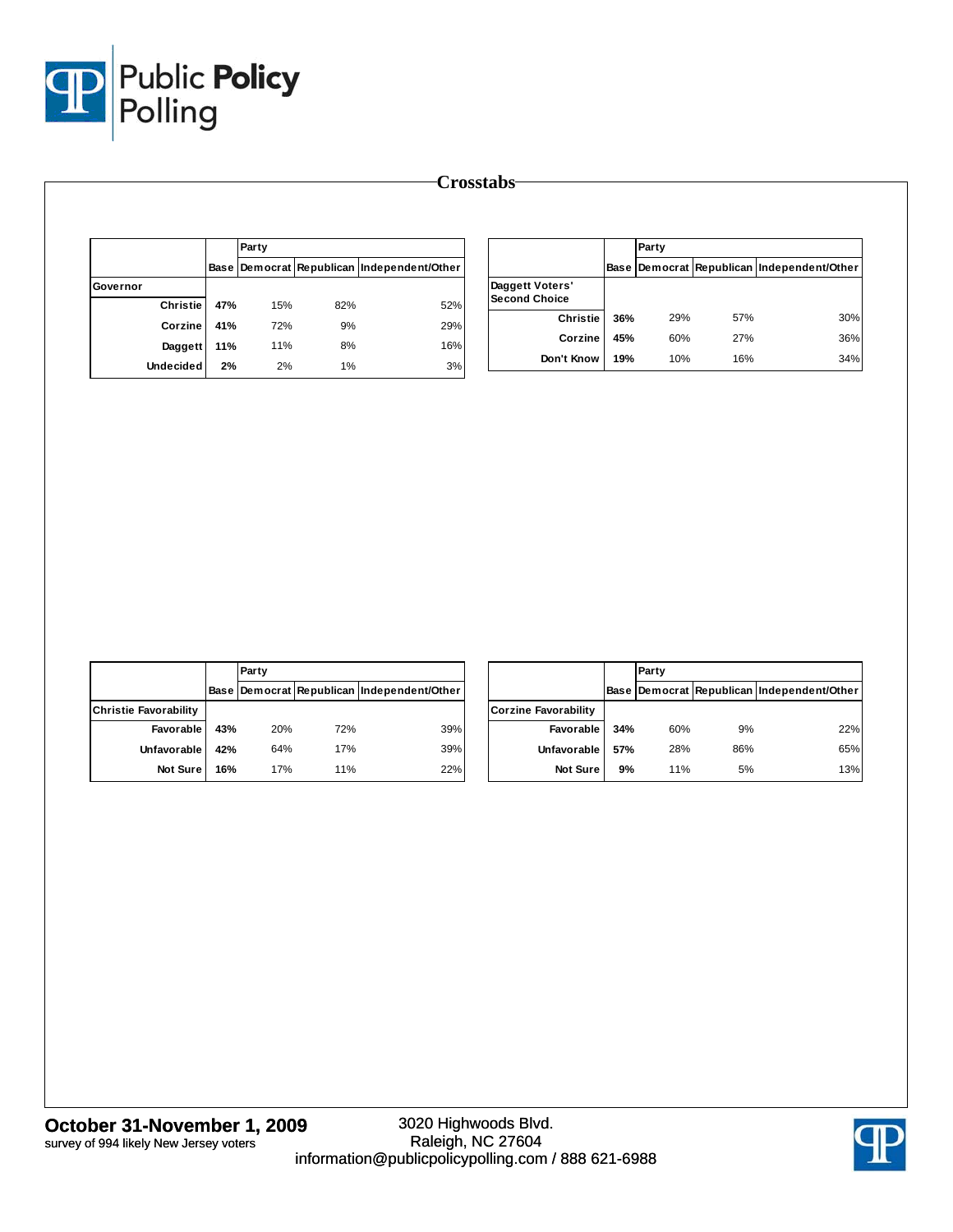

|                      |     | Party |     |                                            |  |
|----------------------|-----|-------|-----|--------------------------------------------|--|
|                      |     |       |     | Base Democrat Republican Independent/Other |  |
| Daggett Favorability |     |       |     |                                            |  |
| Favorable            | 24% | 29%   | 16% | 28%                                        |  |
| Unfavorable          | 35% | 30%   | 46% | 27%                                        |  |
| Not Sure             | 41% | 41%   | 38% | 45%                                        |  |

|                         |             | Party |     |                                       |
|-------------------------|-------------|-------|-----|---------------------------------------|
|                         | <b>Base</b> |       |     | Democrat Republican Independent/Other |
| <b>Predicted Winner</b> |             |       |     |                                       |
| <b>Christie</b>         | 40%         | 15%   | 71% | 40%                                   |
| Corzine                 | 46%         | 72%   | 19% | 40%                                   |
| Daggett                 | 3%          | 3%    | 3%  | 5%                                    |
| <b>Not Sure</b>         | 10%         | 10%   | 8%  | 16%                                   |

|                     |     | <b>Party</b> |     |                                            |                              |               | IP. |
|---------------------|-----|--------------|-----|--------------------------------------------|------------------------------|---------------|-----|
|                     |     |              |     | Base Democrat Republican Independent/Other |                              | <b>Base D</b> |     |
| Corzine Strong Case |     |              |     |                                            | <b>Christie Strong Casel</b> |               |     |
| Yes                 | 37% | 60%          | 12% | 32%                                        | Yes                          | 40%           |     |
| No                  | 63% | 40%          | 88% | 68%                                        | No                           | 60%           |     |

|                      |     | Party |     |                                            |  |
|----------------------|-----|-------|-----|--------------------------------------------|--|
|                      |     |       |     | Base Democrat Republican Independent/Other |  |
| Christie Strong Case |     |       |     |                                            |  |
| Yes                  | 40% | 20%   | 64% | 40%                                        |  |
| No                   | 60% | 80%   | 36% | 60%                                        |  |

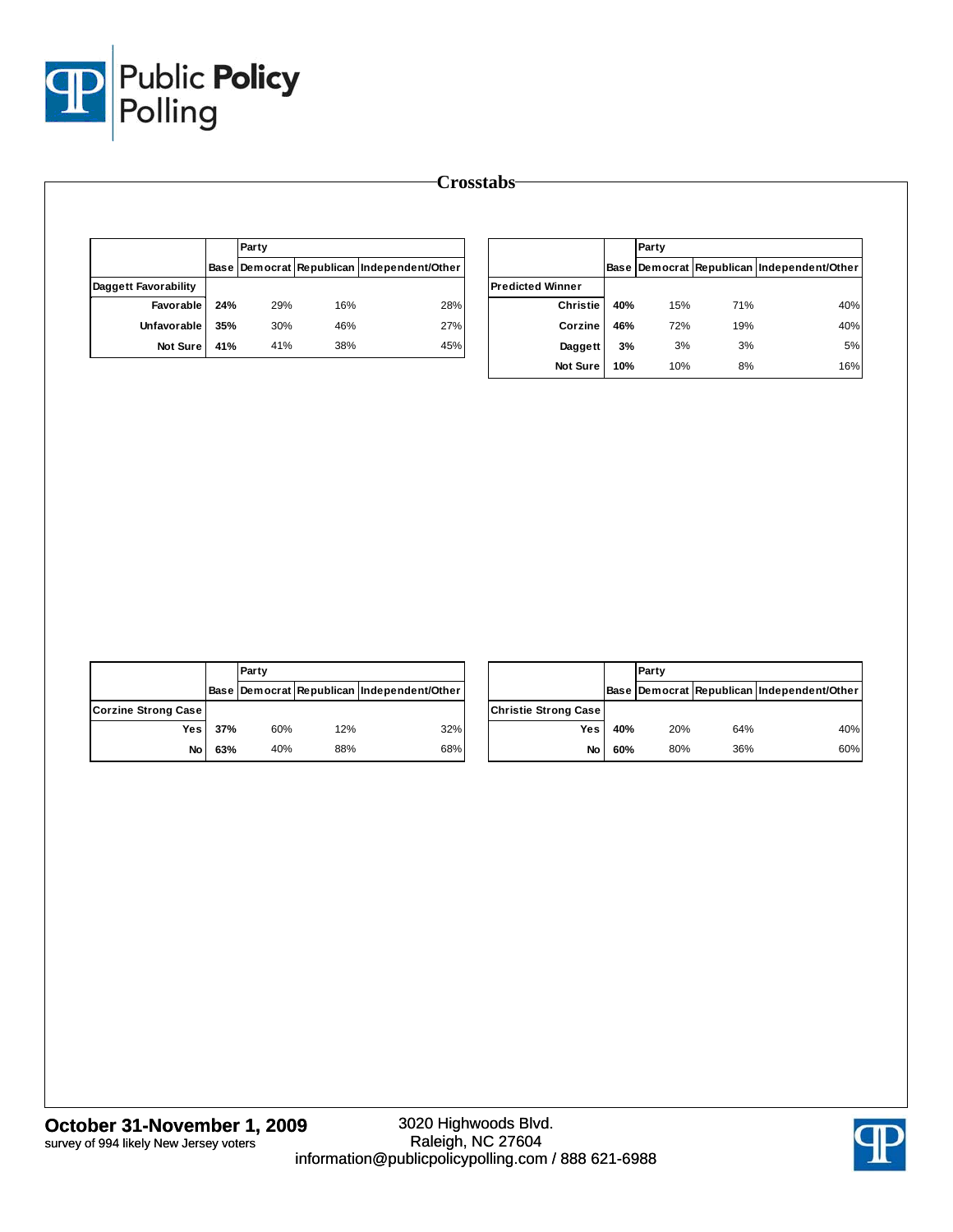

|                     |     | Party |     |                                                  |  |
|---------------------|-----|-------|-----|--------------------------------------------------|--|
|                     |     |       |     | Base   Democrat   Republican   Independent/Other |  |
| Daggett Strong Case |     |       |     |                                                  |  |
| <b>Yes</b>          | 26% | 26%   | 23% | 33%                                              |  |
| No                  | 74% | 74%   | 77% | 67%                                              |  |

|                       |     | Party |     |                                            |
|-----------------------|-----|-------|-----|--------------------------------------------|
|                       |     |       |     | Base Democrat Republican Independent/Other |
| <b>Obama Approval</b> |     |       |     |                                            |
| Approve               | 45% | 75%   | 14% | 39%                                        |
| Disapprove            | 45% | 16%   | 76% | 50%                                        |
| <b>Not Sure</b>       | 10% | 9%    | 10% | 11%                                        |

|                                 |     | Party |     |                                            |  |  |
|---------------------------------|-----|-------|-----|--------------------------------------------|--|--|
|                                 |     |       |     | Base Democrat Republican Independent/Other |  |  |
| <b>Excitement for</b><br>Voting |     |       |     |                                            |  |  |
| <b>Very Excited</b>             | 38% | 35%   | 47% | 28%                                        |  |  |
| Somewhat Excited                | 28% | 31%   | 25% | 25%                                        |  |  |
| <b>Not Very Excited</b>         | 32% | 32%   | 26% | 43%                                        |  |  |
| <b>Not Sure</b>                 | 2%  | 2%    | 2%  | 5%                                         |  |  |

|                       |     | Party |     |                                            |  |
|-----------------------|-----|-------|-----|--------------------------------------------|--|
|                       |     |       |     | Base Democrat Republican Independent/Other |  |
| <b>Generic Ballot</b> |     |       |     |                                            |  |
| Democrat              | 41% | 78%   | 7%  | 25%                                        |  |
| Republican            | 46% | 11%   | 87% | 43%                                        |  |
| <b>Undecided</b>      | 13% | 10%   | 6%  | 32%                                        |  |

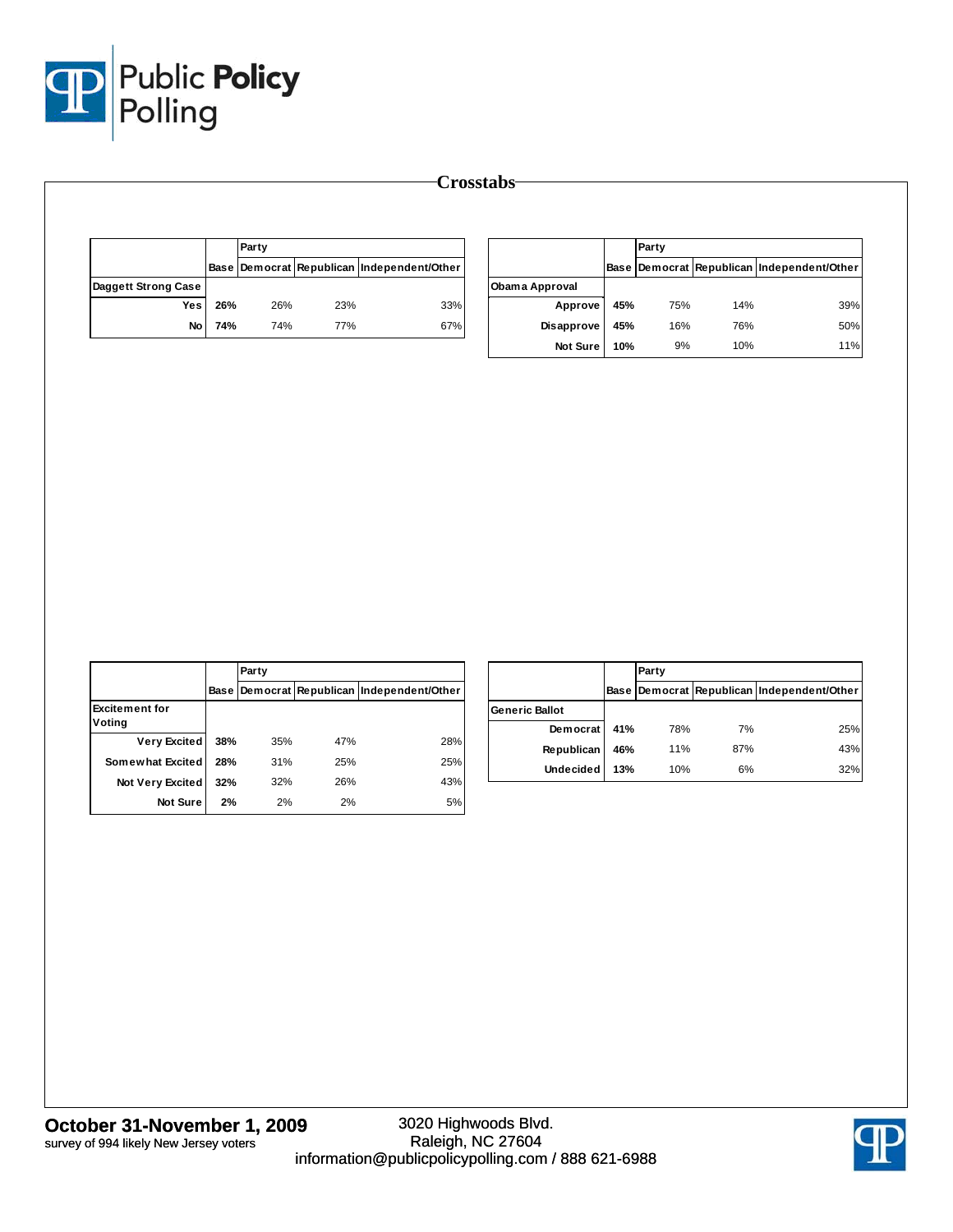

|                                         |     | Party |     |                                                  |  |
|-----------------------------------------|-----|-------|-----|--------------------------------------------------|--|
|                                         |     |       |     | Base   Democrat   Republican   Independent/Other |  |
| Generic Ballot/No<br><b>Health Care</b> |     |       |     |                                                  |  |
| Democrat                                | 38% | 73%   | 6%  | 23%                                              |  |
| Republican                              | 45% | 11%   | 87% | 43%                                              |  |
| <b>Undecided</b>                        | 17% | 17%   | 7%  | 34%                                              |  |

|                                          |             | Party |     |                                       |  |
|------------------------------------------|-------------|-------|-----|---------------------------------------|--|
|                                          | <b>Base</b> |       |     | Democrat Republican Independent/Other |  |
| <b>Generic Ballot</b><br>w/Public Option |             |       |     |                                       |  |
| <b>Democrat</b>                          | 40%         | 74%   | 8%  | 30%                                   |  |
| Republican                               | 47%         | 16%   | 84% | 45%                                   |  |
| <b>Undecided</b>                         | 13%         | 10%   | 8%  | 25%                                   |  |

|                                             |      | Party |     |                                       |
|---------------------------------------------|------|-------|-----|---------------------------------------|
|                                             | Base |       |     | Democrat Republican Independent/Other |
| <b>Legislative Generic</b><br><b>Ballot</b> |      |       |     |                                       |
| Democrat                                    | 38%  | 76%   | 5%  | 20%                                   |
| <b>Republican</b>                           | 44%  | 9%    | 83% | 42%                                   |
| <b>Undecided</b>                            | 18%  | 15%   | 12% | 38%                                   |

|          |                  |      | Race |     |                                          |     |
|----------|------------------|------|------|-----|------------------------------------------|-----|
|          |                  | Base |      |     | African<br>Hispanic White American Other |     |
| Governor |                  |      |      |     |                                          |     |
|          | <b>Christie</b>  | 47%  | 37%  | 55% | 12%                                      | 24% |
|          | Corzine          | 41%  | 51%  | 33% | 76%                                      | 52% |
|          | Daggett          | 11%  | 12%  | 10% | 10%                                      | 19% |
|          | <b>Undecided</b> | 2%   |      | 2%  | 2%                                       | 5%  |

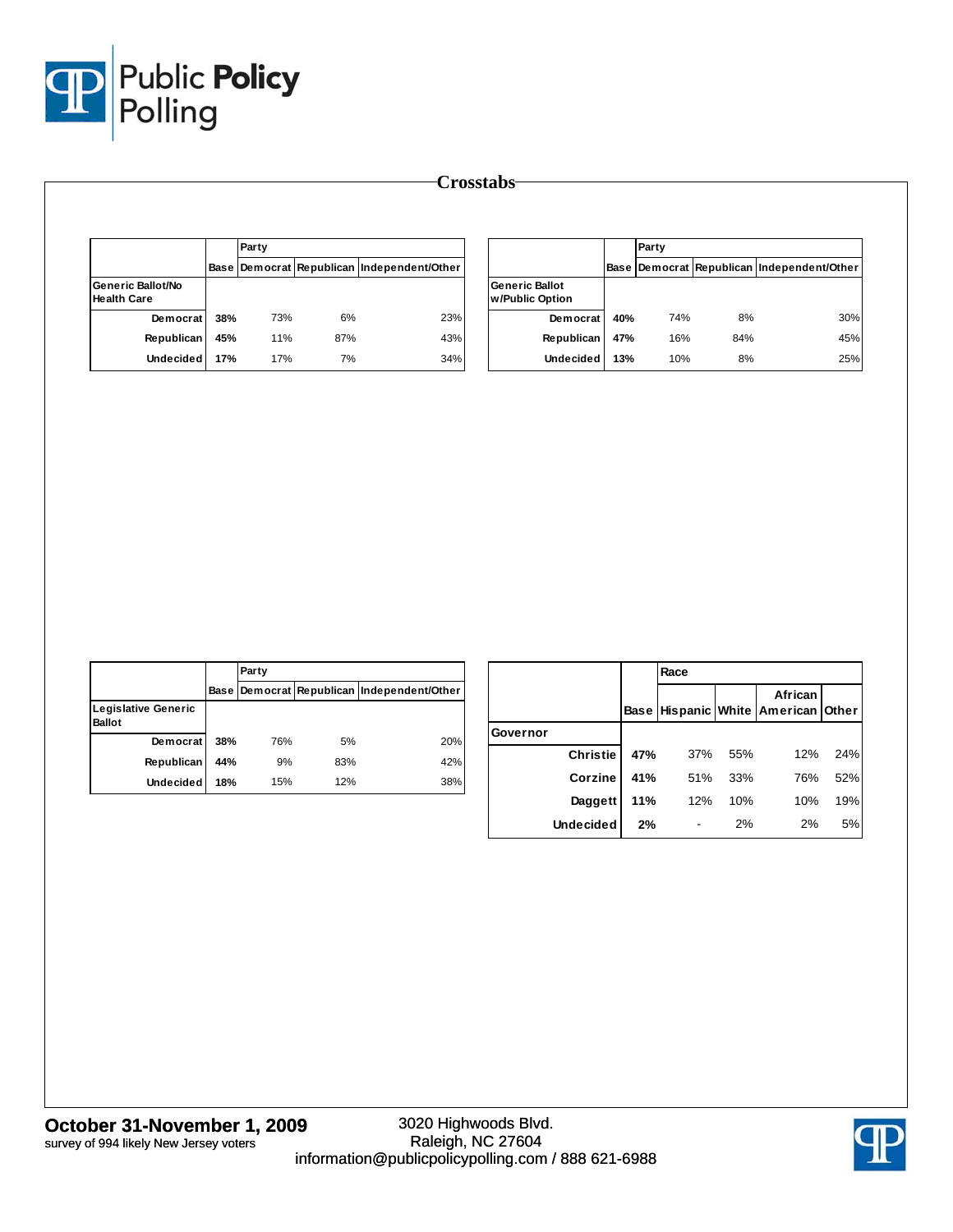

|                      |     | Race                     |     |                                                       |     |                              |     | Race |     |                                               |     |
|----------------------|-----|--------------------------|-----|-------------------------------------------------------|-----|------------------------------|-----|------|-----|-----------------------------------------------|-----|
|                      |     |                          |     | African<br>Base   Hispanic   White   American   Other |     |                              |     |      |     | African<br>Base Hispanic White American Other |     |
| Daggett Voters'      |     |                          |     |                                                       |     | <b>Christie Favorability</b> |     |      |     |                                               |     |
| <b>Second Choice</b> |     |                          |     |                                                       |     | Favorable                    | 43% | 51%  | 47% | 17%                                           | 19% |
| <b>Christie</b>      | 36% | 80%                      | 28% | 40%                                                   | 36% | <b>Unfavorable</b>           | 42% | 41%  | 38% | 61%                                           | 53% |
| Corzine              | 45% | $\overline{\phantom{a}}$ | 55% | 40%                                                   | 36% | Not Sure                     | 16% | 7%   | 15% | 22%                                           | 28% |
| Don't Know           | 19% | 20%                      | 17% | 20%                                                   | 29% |                              |     |      |     |                                               |     |

|                      |     | Race |     |                                                      |     |                      |     | Race |     |                                               |     |
|----------------------|-----|------|-----|------------------------------------------------------|-----|----------------------|-----|------|-----|-----------------------------------------------|-----|
|                      |     |      |     | <b>African</b><br>Base Hispanic White American Other |     |                      |     |      |     | African<br>Base Hispanic White American Other |     |
| Corzine Favorability |     |      |     |                                                      |     | Daggett Favorability |     |      |     |                                               |     |
| Favorable            | 34% | 38%  | 27% | 67%                                                  | 48% | <b>Favorable</b>     | 24% | 35%  | 22% | 26%                                           | 27% |
| Unfavorable          | 57% | 45%  | 64% | 28%                                                  | 37% | Unfavorable          | 35% | 28%  | 36% | 40%                                           | 26% |
| <b>Not Sure</b>      | 9%  | 18%  | 9%  | 4%                                                   | 15% | Not Sure             | 41% | 38%  | 41% | 35%                                           | 48% |

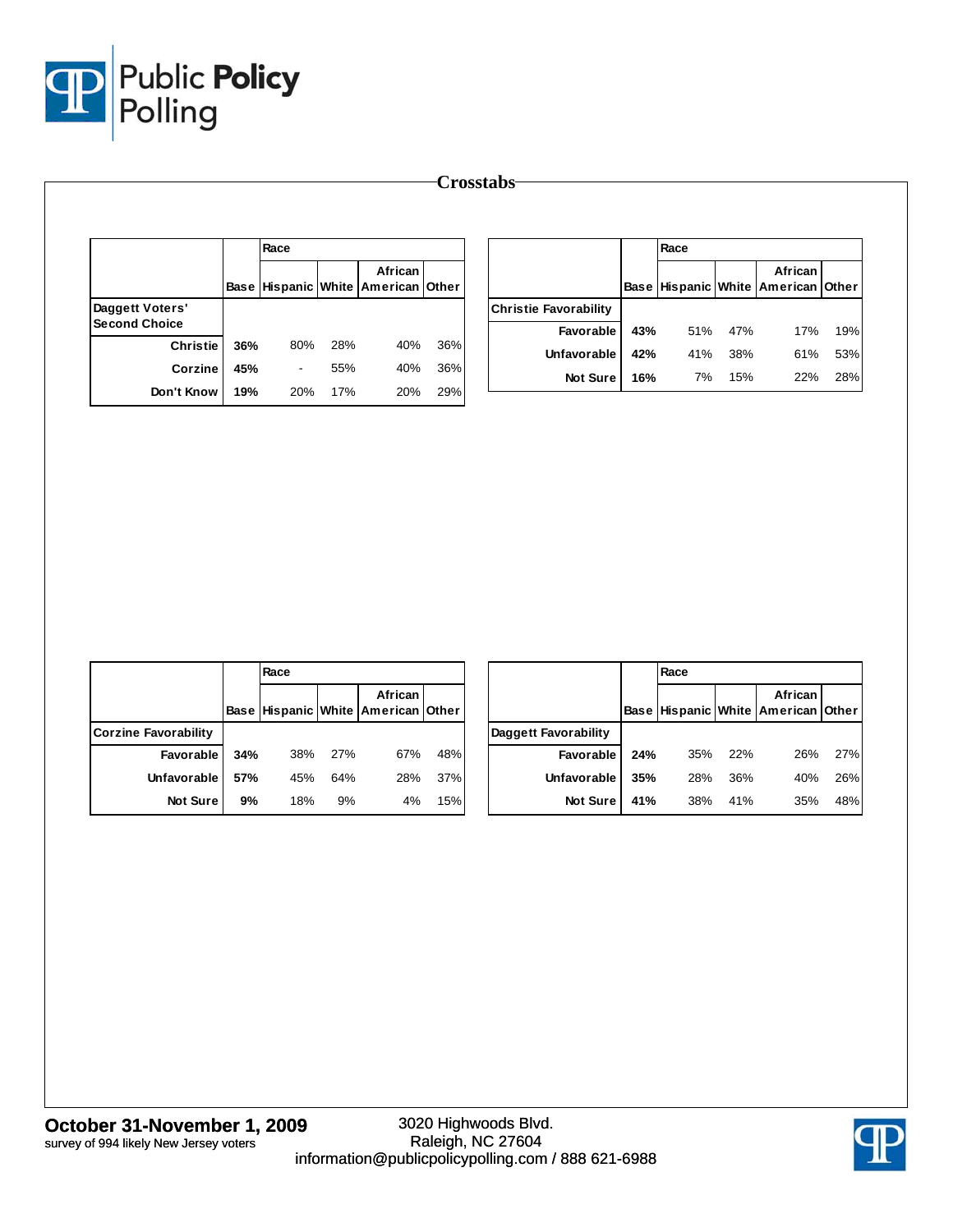

|                         |     | Race |     |                                               |     |                            |     | Race |     |                                               |     |
|-------------------------|-----|------|-----|-----------------------------------------------|-----|----------------------------|-----|------|-----|-----------------------------------------------|-----|
|                         |     |      |     | African<br>Base Hispanic White American Other |     |                            |     |      |     | African<br>Base Hispanic White American Other |     |
| <b>Predicted Winner</b> |     |      |     |                                               |     | <b>Corzine Strong Case</b> |     |      |     |                                               |     |
| <b>Christie</b>         | 40% | 38%  | 47% | 9%                                            | 23% | Yes                        | 37% | 39%  | 31% | 63%                                           | 50% |
| Corzine                 | 46% | 50%  | 39% | 84%                                           | 56% | No                         | 63% | 61%  | 69% | 37%                                           | 50% |
| Daggett                 | 3%  | 10%  | 3%  | 2%                                            | 2%  |                            |     |      |     |                                               |     |
| Not Sure                | 10% | 3%   | 11% | 5%                                            | 19% |                            |     |      |     |                                               |     |

|                             |     | Race |     |                                                       |     |               |
|-----------------------------|-----|------|-----|-------------------------------------------------------|-----|---------------|
|                             |     |      |     | African<br>Base   Hispanic   White   American   Other |     |               |
| <b>Christie Strong Case</b> |     |      |     |                                                       |     | <b>Dagget</b> |
| Yes                         | 40% | 35%  | 46% | 15%                                                   | 28% |               |
| No                          | 60% | 65%  | 54% | 85%                                                   | 72% |               |

|                     |     | Race |     |                                                       |     |
|---------------------|-----|------|-----|-------------------------------------------------------|-----|
|                     |     |      |     | African<br>Base   Hispanic   White   American   Other |     |
| Daggett Strong Case |     |      |     |                                                       |     |
| Yes                 | 26% | 28%  | 27% | 18%                                                   | 33% |
| No                  | 74% | 72%  | 73% | 82%                                                   | 67% |

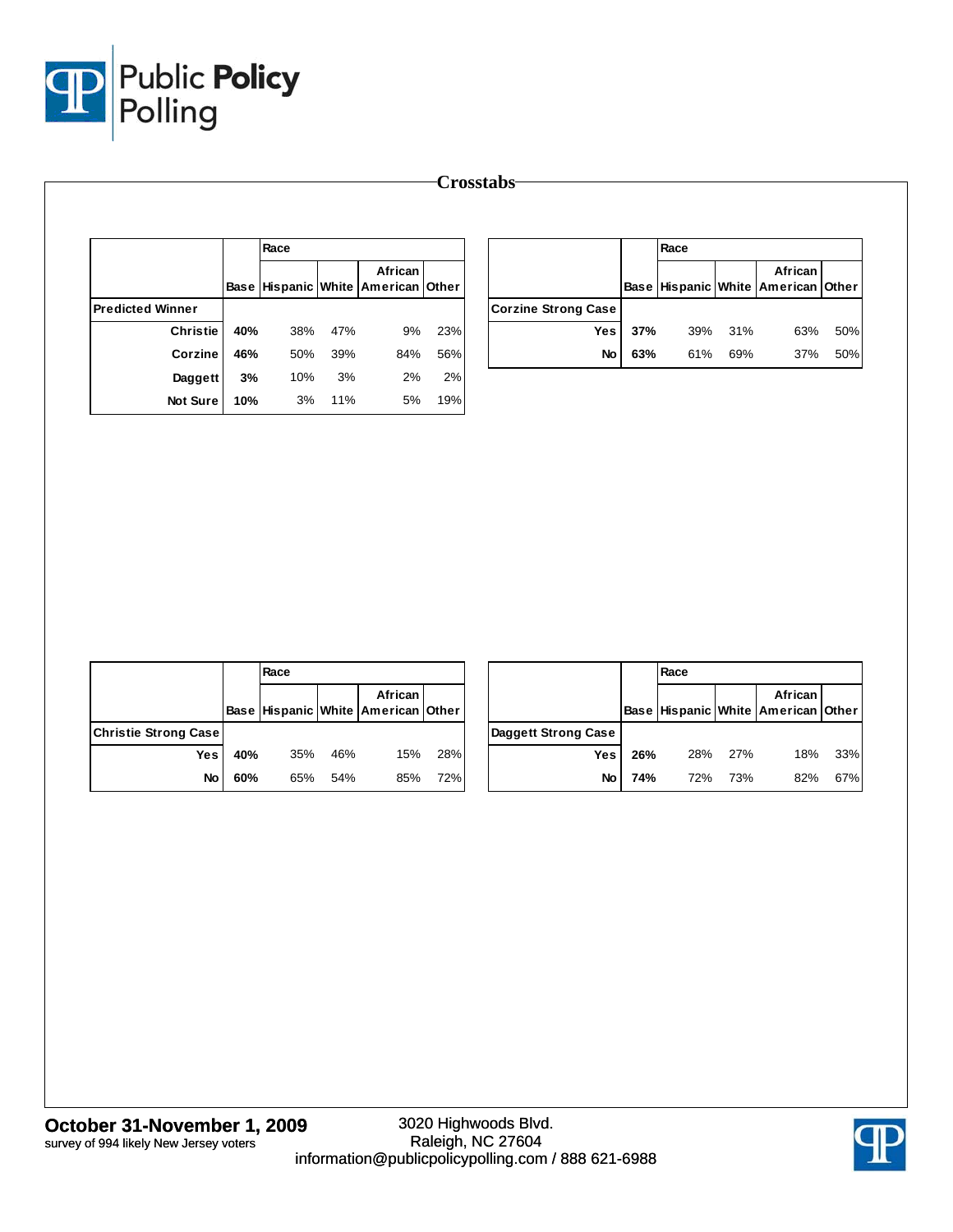

|                |     | Race |     |                                               |     |                       |     | Race |     |                                               |     |
|----------------|-----|------|-----|-----------------------------------------------|-----|-----------------------|-----|------|-----|-----------------------------------------------|-----|
|                |     |      |     | African<br>Base Hispanic White American Other |     |                       |     |      |     | African<br>Base Hispanic White American Other |     |
| Obama Approval |     |      |     |                                               |     | <b>Excitement for</b> |     |      |     |                                               |     |
| Approve        | 45% | 44%  | 39% | 83%                                           | 56% | Voting                |     |      |     |                                               |     |
| Disapprove     | 45% | 42%  | 51% | 18%                                           | 28% | <b>Very Excited</b>   | 38% | 39%  | 37% | 48%                                           | 31% |
| Not Sure       | 10% | 14%  | 10% | $\blacksquare$                                | 16% | Somewhat Excited      | 28% | 25%  | 28% | 25%                                           | 31% |
|                |     |      |     |                                               |     | Not Very Excited      | 32% | 28%  | 33% | 28%                                           | 32% |
|                |     |      |     |                                               |     | Not Sure              | 2%  | 8%   | 2%  | ٠                                             | 7%  |

|                       |     | Race |     |                                               |     |
|-----------------------|-----|------|-----|-----------------------------------------------|-----|
|                       |     |      |     | African<br>Base Hispanic White American Other |     |
| <b>Generic Ballot</b> |     |      |     |                                               |     |
| Democrat              | 41% | 43%  | 34% | 79%                                           | 55% |
| <b>Republican</b>     | 46% | 43%  | 53% | 10%                                           | 23% |
| <b>Undecided</b>      | 13% | 14%  | 13% | 10%                                           | 22% |

|                                         |             | Race |     |                                          |     |
|-----------------------------------------|-------------|------|-----|------------------------------------------|-----|
|                                         | <b>Base</b> |      |     | African<br>Hispanic White American Other |     |
| Generic Ballot/No<br><b>Health Care</b> |             |      |     |                                          |     |
| Democrat                                | 38%         | 41%  | 32% | 68%                                      | 51% |
| <b>Republican</b>                       | 45%         | 41%  | 53% | 10%                                      | 23% |
| <b>Undecided</b>                        | 17%         | 18%  | 15% | 23%                                      | 26% |

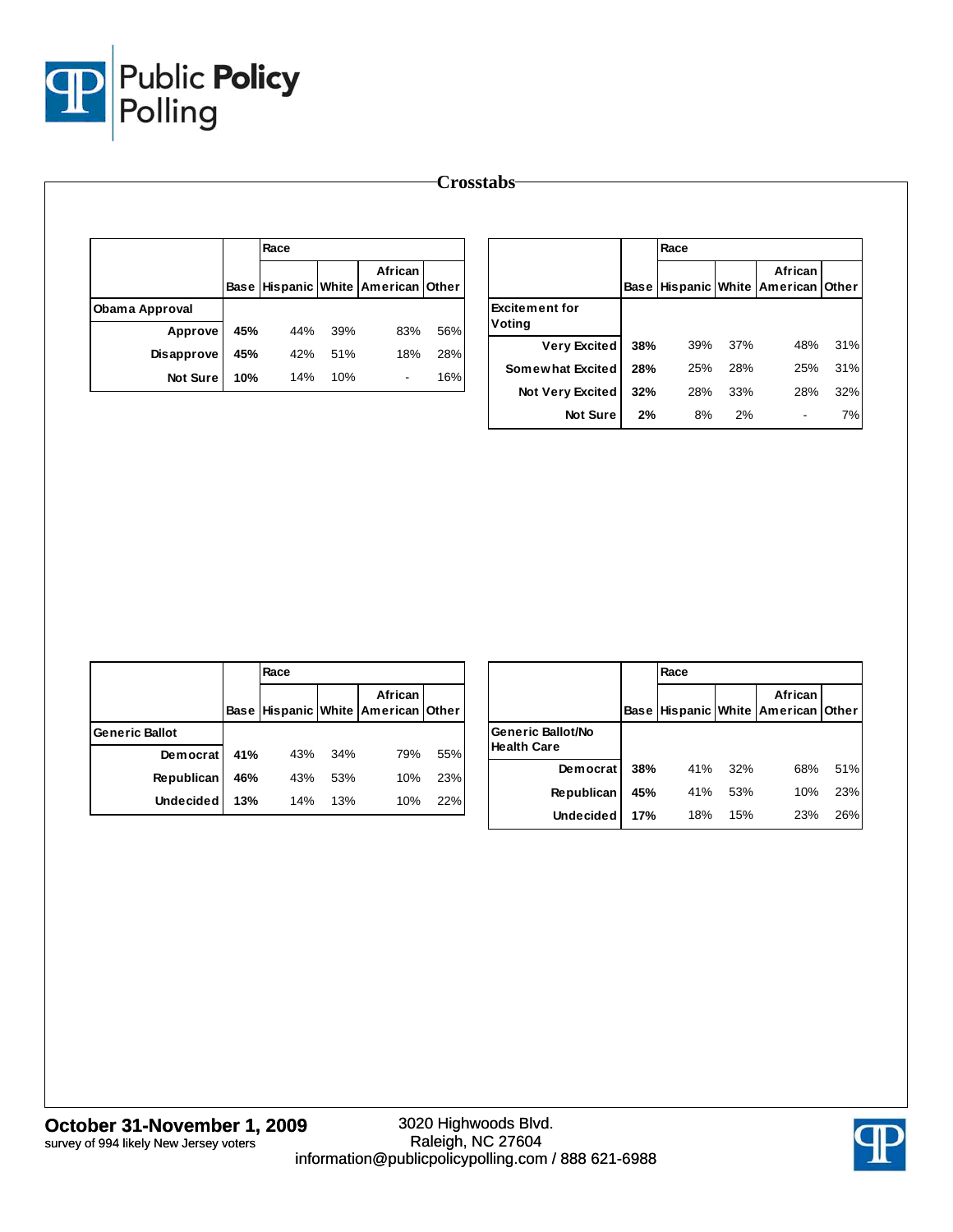

|                                          |     | Race |     |                                               |     |                                             |     | Race |     |                                                        |     |
|------------------------------------------|-----|------|-----|-----------------------------------------------|-----|---------------------------------------------|-----|------|-----|--------------------------------------------------------|-----|
|                                          |     |      |     | African<br>Base Hispanic White American Other |     |                                             |     |      |     | African<br> Base   Hispanic   White   American   Other |     |
| <b>Generic Ballot</b><br>w/Public Option |     |      |     |                                               |     | <b>Legislative Generic</b><br><b>Ballot</b> |     |      |     |                                                        |     |
| Democrat                                 | 40% | 33%  | 35% | 70%                                           | 61% | Democrat                                    | 38% | 44%  | 30% | 79%                                                    | 52% |
| Republican                               | 47% | 52%  | 53% | 23%                                           | 23% | Republican                                  | 44% | 44%  | 51% | 5%                                                     | 24% |
| <b>Undecided</b>                         | 13% | 15%  | 13% | 8%                                            | 16% | <b>Undecided</b>                            | 18% | 13%  | 19% | 15%                                                    | 24% |

|          |                  |             | Age |                         |    |                       |
|----------|------------------|-------------|-----|-------------------------|----|-----------------------|
|          |                  | <b>Base</b> | 29  | 18 to 30 to 46 to<br>45 |    | Older I<br>65 than 65 |
| Governor |                  |             |     |                         |    |                       |
|          | <b>Christie</b>  |             |     | 47% 40% 47% 44%         |    | 54%                   |
|          | Corzine          |             |     | 41% 38% 38% 44%         |    | 37%                   |
|          | Daggett          |             |     | 11% 18% 13% 10%         |    | 7%                    |
|          | <b>Undecided</b> | 2%          | 4%  | 3%                      | 1% | 3%                    |

|                                         |             | Age |                        |                   |                     |
|-----------------------------------------|-------------|-----|------------------------|-------------------|---------------------|
|                                         | <b>Base</b> | 29  | 45                     | 18 to 30 to 46 to | Older<br>65 than 65 |
| Daggett Voters'<br><b>Second Choice</b> |             |     |                        |                   |                     |
| <b>Christie</b>                         |             |     | <b>36%</b> 45% 33% 36% |                   | 33%                 |
| Corzine                                 |             |     | 45% 33% 52% 44%        |                   | 47%                 |
| Don't Know                              |             |     | 19% 23% 15% 20%        |                   | 20%                 |

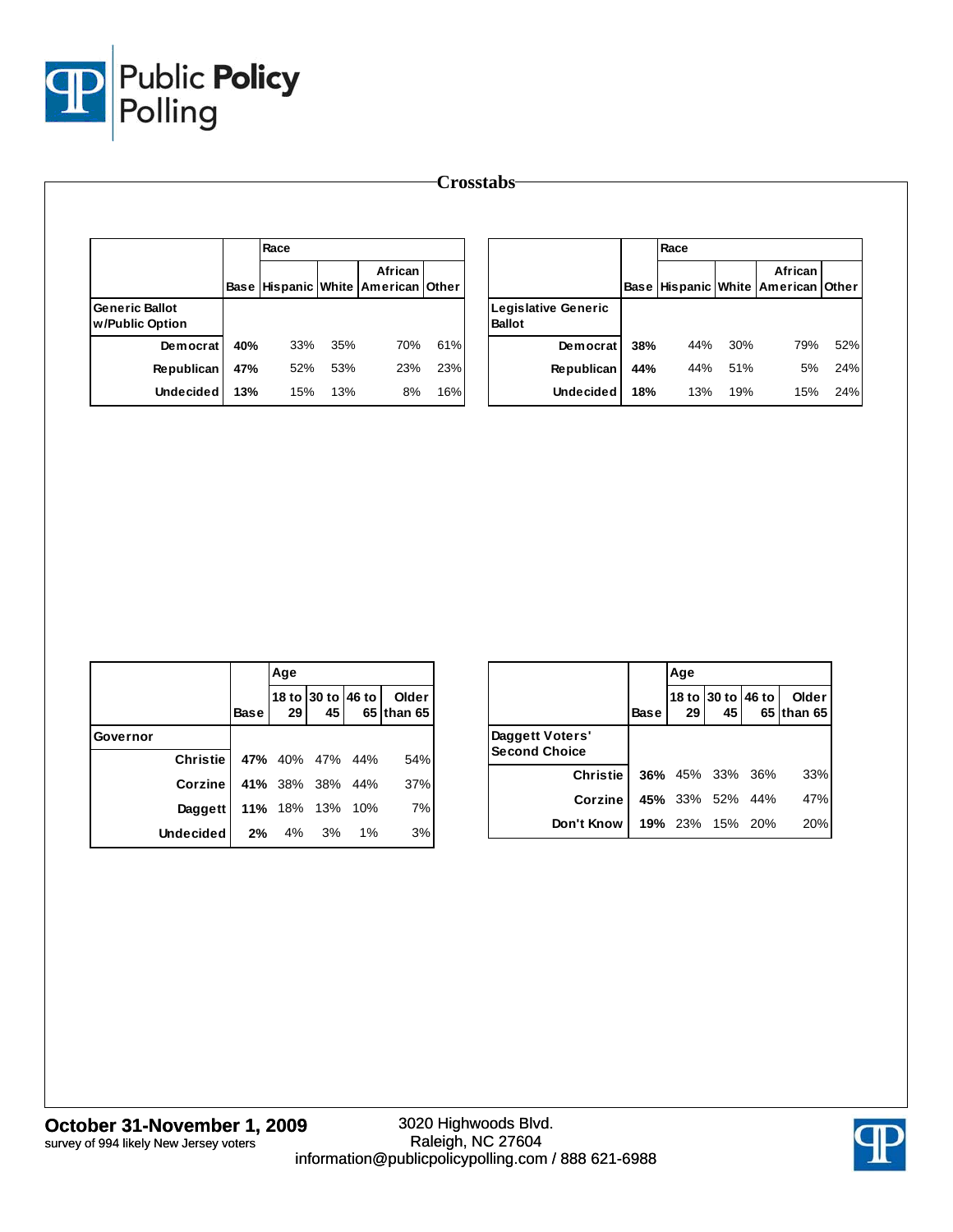

|                              |             | Age             |                                      |                          |
|------------------------------|-------------|-----------------|--------------------------------------|--------------------------|
|                              | <b>Base</b> | 29 I            | 18 to 30 to 46 to<br>45 <sub>1</sub> | Older I<br>65 Ithan 65 I |
| <b>Christie Favorability</b> |             |                 |                                      |                          |
| <b>Favorable</b>             |             | 43% 51% 43% 40% |                                      | 45%                      |
| Unfavorable                  |             | 42% 36% 45% 44% |                                      | 35%                      |
| <b>Not Sure</b>              |             | 16% 13% 12% 16% |                                      | 20%                      |

|                             |             | Age             |                 |                   |                       |
|-----------------------------|-------------|-----------------|-----------------|-------------------|-----------------------|
|                             | <b>Base</b> | 29 <sub>1</sub> | 45 <sub>1</sub> | 18 to 30 to 46 to | Older I<br>65 than 65 |
| <b>Corzine Favorability</b> |             |                 |                 |                   |                       |
| <b>Favorable</b>            |             |                 |                 | 34% 34% 30% 35%   | 35%                   |
| Unfavorable                 |             |                 | 57% 60% 62% 54% |                   | 55%                   |
| <b>Not Sure</b>             | 9%          | 6%              |                 | 9% 10%            | 10%                   |

|                      |             | Age             |                        |                                         |
|----------------------|-------------|-----------------|------------------------|-----------------------------------------|
|                      | <b>Base</b> | 29 <sub>1</sub> | 45                     | 18 to 30 to 46 to   Older<br>65 than 65 |
| Daggett Favorability |             |                 |                        |                                         |
| Favorable I          |             |                 | <b>24%</b> 36% 28% 24% | 16%                                     |
| Unfavorable I        |             |                 | <b>35%</b> 37% 35% 35% | 35%                                     |
| Not Sure I           |             |                 | 41% 27% 37% 41%        | 49%                                     |

|                         |             | Age           |                         |     |                     |
|-------------------------|-------------|---------------|-------------------------|-----|---------------------|
|                         | <b>Base</b> | 29            | 18 to 30 to 46 to<br>45 |     | Older<br>65 than 65 |
| <b>Predicted Winner</b> |             |               |                         |     |                     |
| <b>Christie</b>         |             |               | 40% 43% 38% 38%         |     | 47%                 |
| Corzine                 | 46%         | 42%           | 49%                     | 48% | 39%                 |
| Daggett                 |             | <b>3%</b> 10% | 4%                      | 3%  | 2%                  |
| <b>Not Sure</b>         | 10%         | 5%            | 10%                     | 11% | 12%                 |

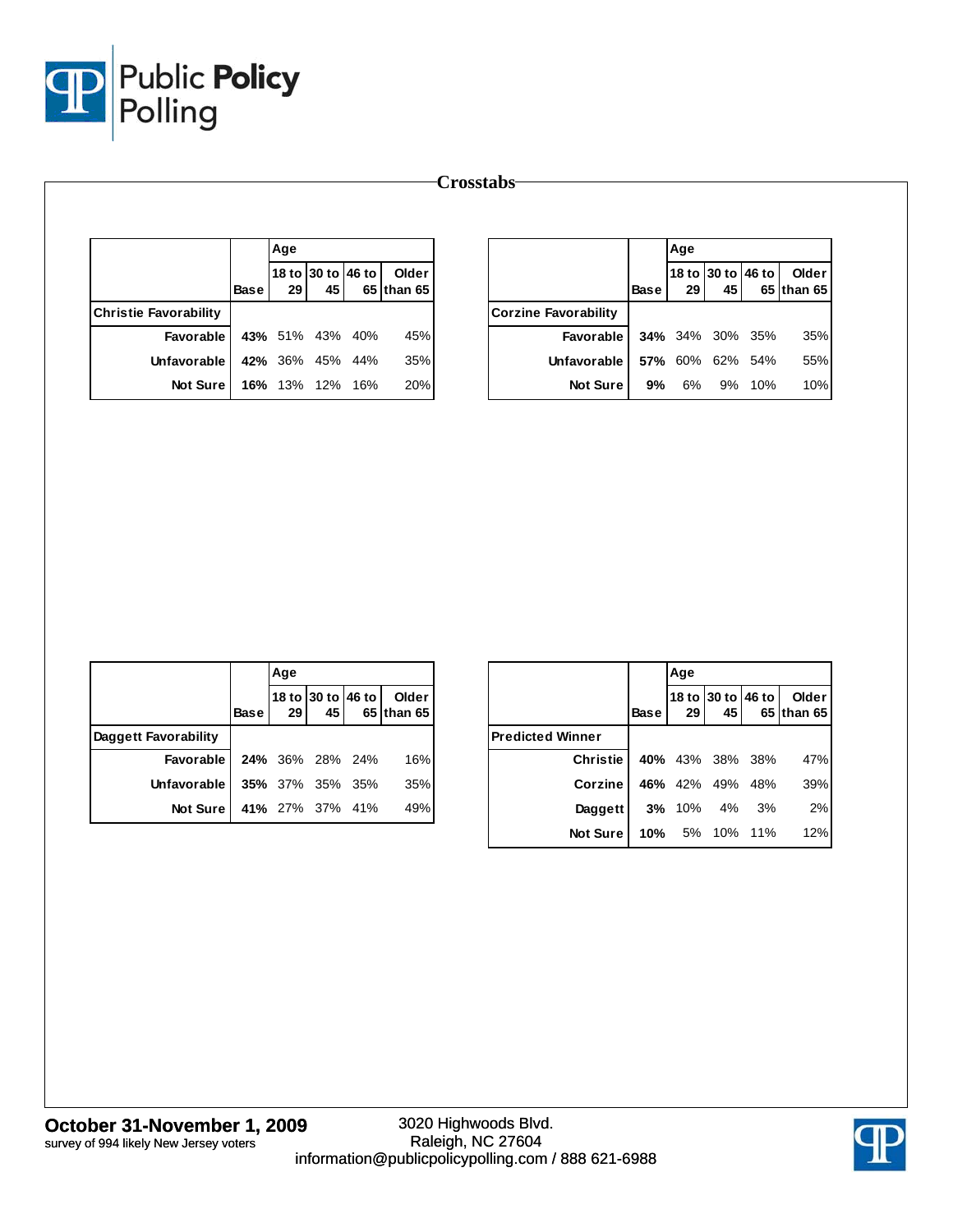

|                            |             | Age             |                        |                                            |
|----------------------------|-------------|-----------------|------------------------|--------------------------------------------|
|                            | <b>Base</b> | 29 <sub>l</sub> |                        | 18 to 30 to 46 to   Older<br>45 65 than 65 |
| <b>Corzine Strong Case</b> |             |                 |                        |                                            |
| Yesl                       |             |                 | <b>37%</b> 44% 33% 36% | 38%                                        |
| No                         |             |                 | 63% 56% 67% 64%        | 62%                                        |

|                             |             | Age             |                 |                                         |
|-----------------------------|-------------|-----------------|-----------------|-----------------------------------------|
|                             | <b>Base</b> | 29 <sup>1</sup> | 45              | 18 to 30 to 46 to   Older<br>65 than 65 |
| <b>Christie Strong Case</b> |             |                 |                 |                                         |
| Yesl                        |             |                 | 40% 51% 34% 39% | 45%                                     |
| No                          |             |                 | 60% 49% 66% 61% | 55%                                     |

|                     |        | Age             |                        |                                            |
|---------------------|--------|-----------------|------------------------|--------------------------------------------|
|                     | Base I | 29 <sup>1</sup> |                        | 18 to 30 to 46 to   Older<br>45 65 than 65 |
| Daggett Strong Case |        |                 |                        |                                            |
| Yesl                |        |                 |                        | 26% 33% 30% 26% 21%                        |
| No                  |        |                 | <b>74%</b> 67% 70% 74% | 79%                                        |

|                   |             | Age     |                         |       |                       |
|-------------------|-------------|---------|-------------------------|-------|-----------------------|
|                   | <b>Base</b> | 29      | 18 to 30 to 46 to<br>45 |       | Older  <br>65 than 65 |
| Obama Approval    |             |         |                         |       |                       |
| Approve           |             |         | 45% 44% 49% 46%         |       | 38%                   |
| <b>Disapprove</b> |             |         | 45% 44% 43% 44%         |       | 53%                   |
| <b>Not Sure</b>   |             | 10% 12% | 9%                      | - 10% | 9%                    |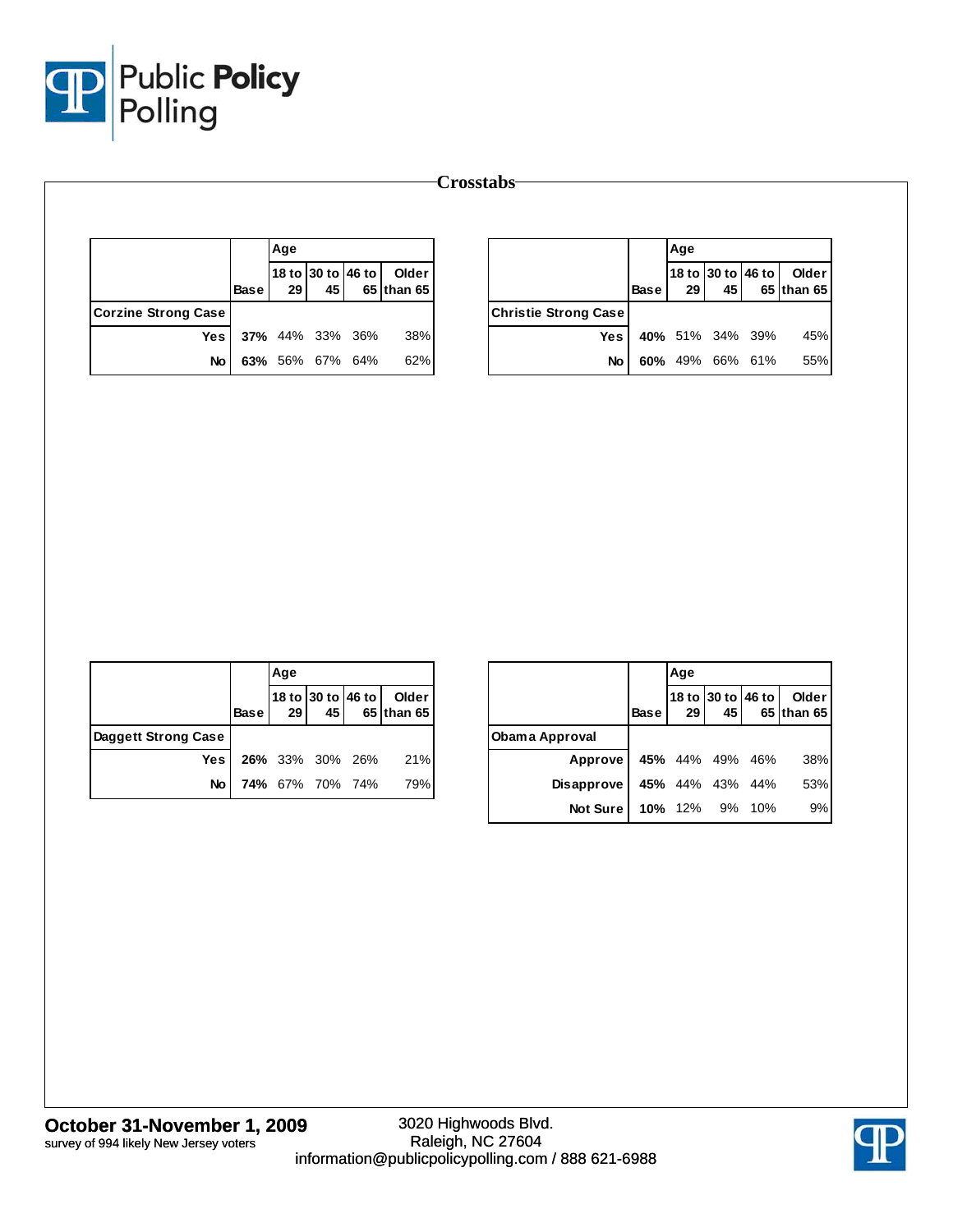

|                                 |                | Age |                         |    |                     |
|---------------------------------|----------------|-----|-------------------------|----|---------------------|
|                                 | <b>Base</b>    | 29  | 18 to 30 to 46 to<br>45 |    | Older<br>65 than 65 |
| <b>Excitement for</b><br>Voting |                |     |                         |    |                     |
| <b>Very Excited</b>             |                |     | 38% 45% 37% 37%         |    | 39%                 |
| Somewhat Excited                |                |     | <b>28%</b> 29% 25% 27%  |    | 31%                 |
| <b>Not Very Excited</b>         |                |     | <b>32%</b> 18% 35% 35%  |    | 28%                 |
|                                 | Not Sure<br>2% |     | 8% 2%                   | 2% | 2%                  |

|                   |             | Age       |                 |                   |                       |
|-------------------|-------------|-----------|-----------------|-------------------|-----------------------|
|                   | <b>Base</b> | <b>29</b> | 45              | 18 to 30 to 46 to | Older l<br>65 than 65 |
| Generic Ballot    |             |           |                 |                   |                       |
| Democrat          |             |           |                 | 41% 43% 39% 44%   | 34%                   |
| <b>Republican</b> |             |           | 46% 37% 44% 44% |                   | 54%                   |
| Undecided l       |             |           | 13% 19% 16% 12% |                   | 12%                   |

|                                         |             | Age |                         |                      |
|-----------------------------------------|-------------|-----|-------------------------|----------------------|
|                                         | <b>Base</b> | 29  | 18 to 30 to 46 to<br>45 | Older<br>65 Ithan 65 |
| Generic Ballot/No<br><b>Health Care</b> |             |     |                         |                      |
| Democrat                                |             |     | <b>38%</b> 39% 39% 40%  | 31%                  |
| <b>Republican</b>                       |             |     | 45% 41% 43% 45%         | 52%                  |
| <b>Undecided</b>                        |             |     | 17% 20% 18% 16%         | 17%                  |

|                                          |             | Age |                 |                   |                     |
|------------------------------------------|-------------|-----|-----------------|-------------------|---------------------|
|                                          | <b>Base</b> | 29  | 45              | 18 to 30 to 46 to | Older<br>65 than 65 |
| <b>Generic Ballot</b><br>w/Public Option |             |     |                 |                   |                     |
| Democrat                                 |             |     | 40% 32% 44% 40% |                   | 39%                 |
| <b>Republican</b>                        |             |     | 47% 55% 45%     | - 46%             | 51%                 |
| Undecided                                |             |     | 13% 13% 12% 14% |                   | 10%                 |

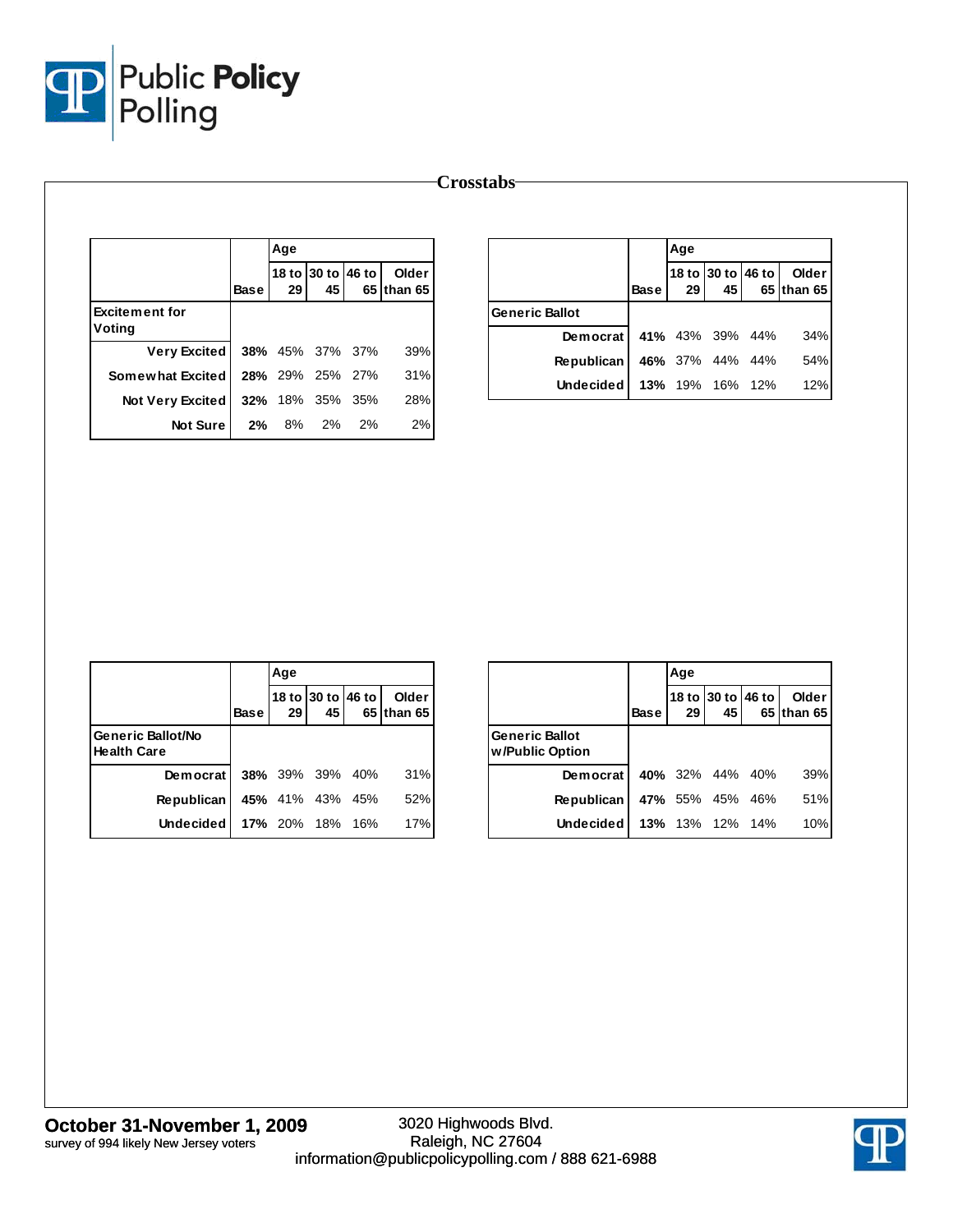

|                                      |             | Age |                         |     |                     |
|--------------------------------------|-------------|-----|-------------------------|-----|---------------------|
|                                      | <b>Base</b> | 29  | 18 to 30 to 46 to<br>45 |     | Older<br>65 than 65 |
| Legislative Generic<br><b>Ballot</b> |             |     |                         |     |                     |
| Democrat                             |             |     | 38% 45% 39%             | 39% | 31%                 |
| <b>Republican</b>                    |             |     | 44% 35% 42%             | 42% | 52%                 |
| <b>Undecided</b>                     |             |     | 18% 20% 19%             | 18% | 17%                 |

|                 |                            |                             | <b>Area Code</b> |         |     |     |     |
|-----------------|----------------------------|-----------------------------|------------------|---------|-----|-----|-----|
|                 | Base                       | 201                         |                  | 609 732 | 856 | 908 | 973 |
| Governor        |                            |                             |                  |         |     |     |     |
| <b>Christie</b> |                            | 47% 40% 44% 54% 38% 54% 45% |                  |         |     |     |     |
| Corzine         |                            | 41% 47% 39% 35% 49% 34% 43% |                  |         |     |     |     |
| Daggett         | 11% 10% 15% 9% 12% 11% 10% |                             |                  |         |     |     |     |
| Undecided       |                            | 2% 3% 1% 2% 2% 1% 2%        |                  |         |     |     |     |
|                 |                            |                             |                  |         |     |     |     |

|                                         |             |                             | Area Code |     |     |     |     |
|-----------------------------------------|-------------|-----------------------------|-----------|-----|-----|-----|-----|
|                                         | <b>Base</b> | 201                         | 609       | 732 | 856 | 908 | 973 |
| Daggett Voters'<br><b>Second Choice</b> |             |                             |           |     |     |     |     |
| <b>Christie</b>                         |             | 36% 47% 20% 38% 49% 38% 29% |           |     |     |     |     |
| Corzine                                 |             | 45% 47% 48% 34% 46% 57% 42% |           |     |     |     |     |
| Don't Know                              |             | 19% 6% 32% 29% 5% 5% 29%    |           |     |     |     |     |

|                       |                            | Area Code                   |             |     |     |
|-----------------------|----------------------------|-----------------------------|-------------|-----|-----|
|                       | <b>Base</b>                | <b>201</b>                  | 609 732 856 | 908 | 973 |
| Christie Favorability |                            |                             |             |     |     |
| Favorable             |                            | 43% 36% 34% 46% 37% 53% 45% |             |     |     |
| Unfavorable           |                            | 42% 51% 44% 33% 49% 40% 41% |             |     |     |
| Not Sure I            | 16% 13% 22% 21% 14% 7% 13% |                             |             |     |     |

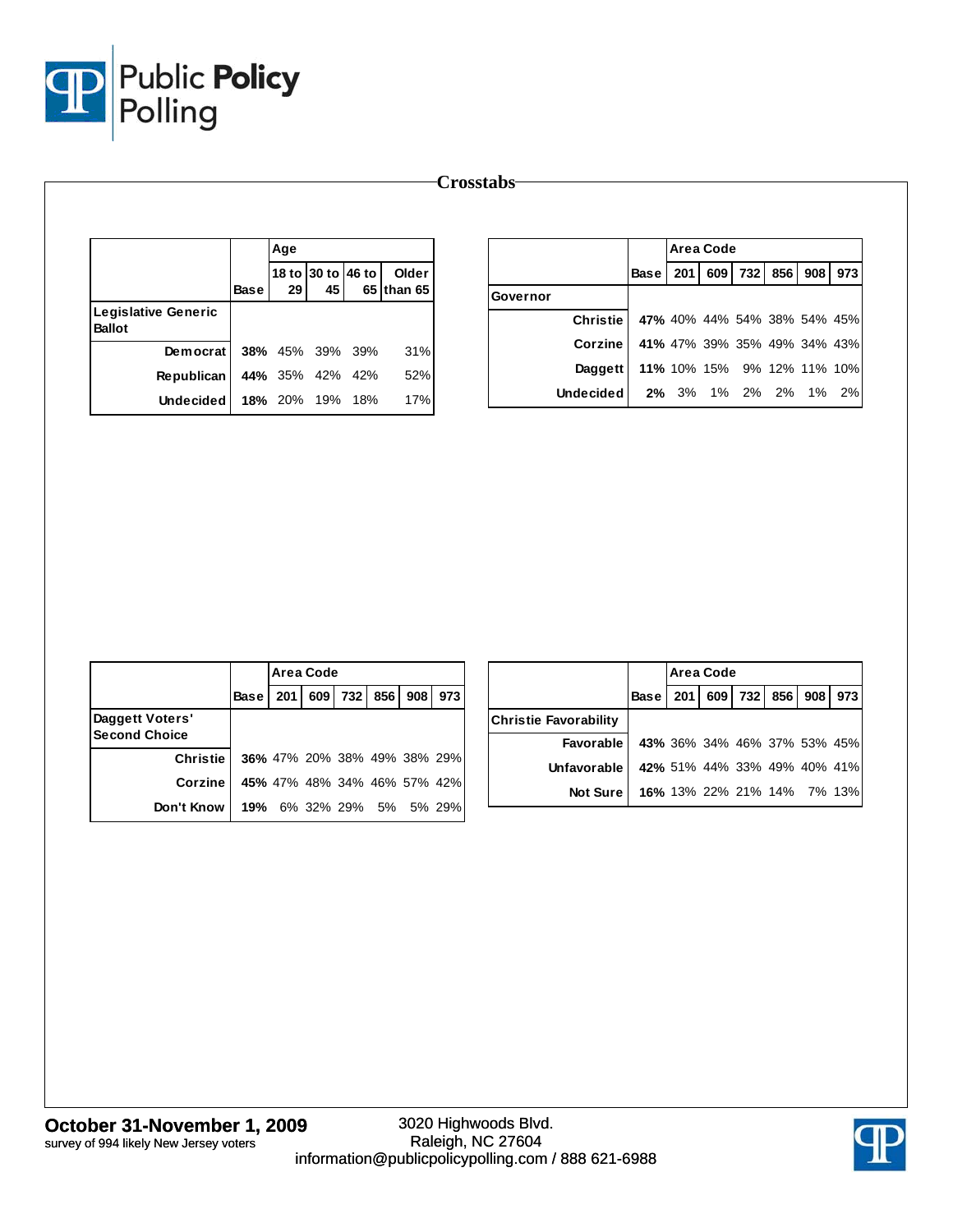

|                                            |             |                                                            | <b>Area Code</b> |                 |       |     |     |                                          |             |     | Area Code                                                  |         |     |     |         |
|--------------------------------------------|-------------|------------------------------------------------------------|------------------|-----------------|-------|-----|-----|------------------------------------------|-------------|-----|------------------------------------------------------------|---------|-----|-----|---------|
|                                            | <b>Base</b> | 201                                                        |                  | 609 732 856 908 |       |     | 973 |                                          | <b>Base</b> | 201 |                                                            | 609 732 | 856 |     | 908 973 |
| <b>Corzine Favorability</b>                |             |                                                            |                  |                 |       |     |     | Daggett Favorability                     |             |     |                                                            |         |     |     |         |
| Favorable                                  |             | 34% 45% 33% 26% 40% 26% 38%                                |                  |                 |       |     |     | Favorable                                |             |     | 24% 29% 27% 19% 25% 27% 22%                                |         |     |     |         |
| Unfavorable                                |             | 57% 45% 57% 62% 53% 63% 56%                                |                  |                 |       |     |     | Unfavorable                              |             |     | 35% 27% 35% 41% 35% 30% 39%                                |         |     |     |         |
| <b>Not Sure</b>                            |             | 9% 9% 10% 12% 7% 11% 6%                                    |                  |                 |       |     |     | Not Sure                                 |             |     | 41% 44% 38% 40% 41% 43% 39%                                |         |     |     |         |
|                                            |             |                                                            |                  |                 |       |     |     |                                          |             |     |                                                            |         |     |     |         |
|                                            |             |                                                            |                  |                 |       |     |     |                                          |             |     |                                                            |         |     |     |         |
|                                            |             |                                                            | <b>Area Code</b> |                 |       |     |     |                                          |             |     | Area Code                                                  |         |     |     |         |
|                                            | Base        | 201                                                        |                  | 609 732         | 856   | 908 | 973 |                                          | <b>Base</b> | 201 |                                                            | 609 732 | 856 | 908 | 973     |
| <b>Predicted Winner</b><br><b>Christie</b> |             |                                                            |                  |                 |       |     |     | <b>Corzine Strong Case</b><br><b>Yes</b> |             |     |                                                            |         |     |     |         |
| Corzine                                    |             | 40% 35% 35% 48% 31% 46% 41%<br>46% 52% 49% 38% 56% 40% 45% |                  |                 |       |     |     | No                                       |             |     | 37% 45% 38% 31% 44% 26% 39%<br>63% 55% 62% 69% 56% 74% 61% |         |     |     |         |
| Daggett                                    |             | 3% 2% 3%                                                   |                  |                 | 3% 3% | 4%  | 5%  |                                          |             |     |                                                            |         |     |     |         |

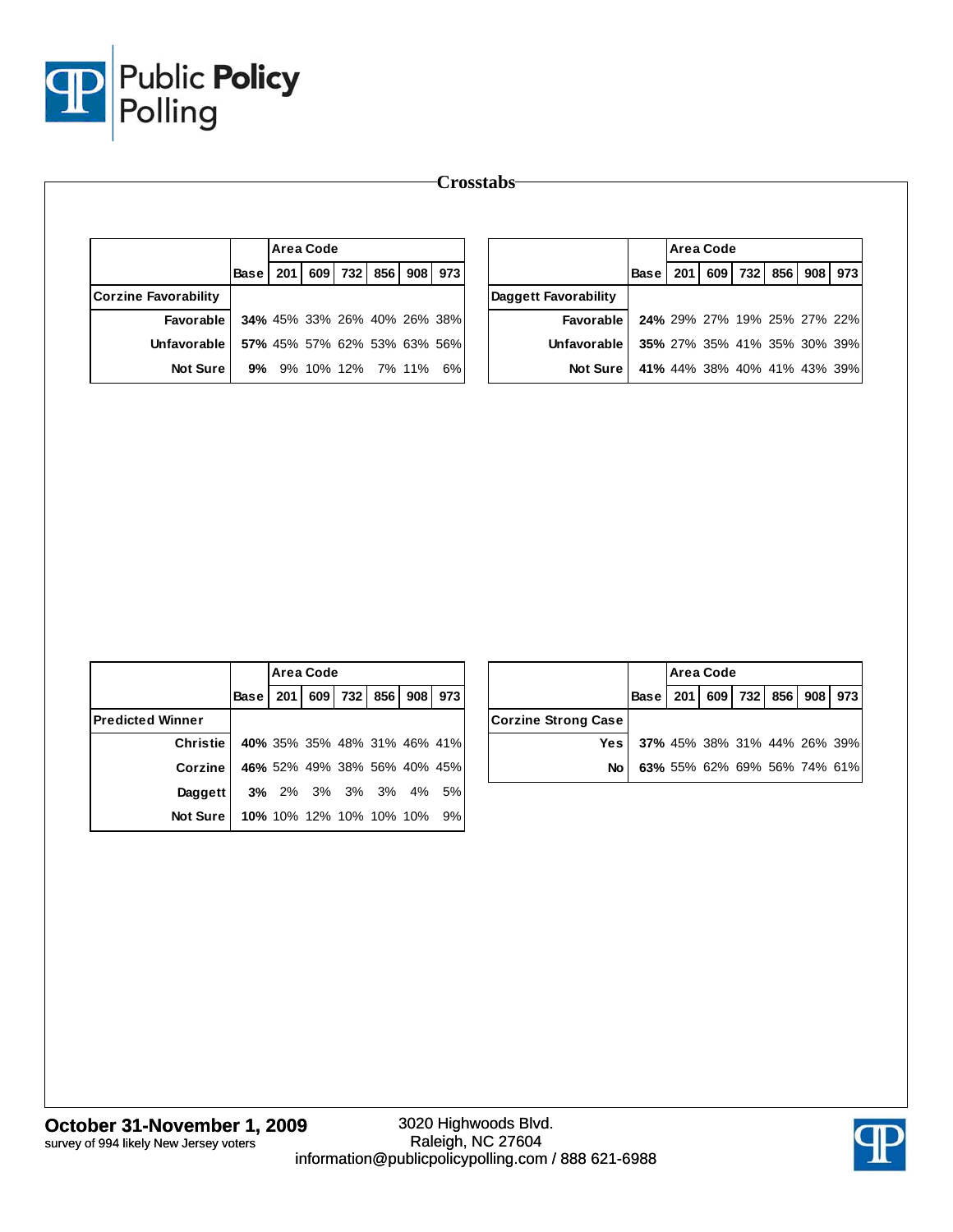

|                             |             |     | <b>Area Code</b>            |         |     |     |                             |                                                |             |     | <b>Area Code</b> |                                                            |     |     |     |
|-----------------------------|-------------|-----|-----------------------------|---------|-----|-----|-----------------------------|------------------------------------------------|-------------|-----|------------------|------------------------------------------------------------|-----|-----|-----|
|                             | <b>Base</b> | 201 | 609                         | 732     | 856 | 908 | 973                         |                                                | <b>Base</b> | 201 | 609              | 732                                                        | 856 | 908 | 973 |
| <b>Christie Strong Case</b> |             |     |                             |         |     |     |                             | Daggett Strong Case                            |             |     |                  |                                                            |     |     |     |
| <b>Yes</b>                  |             |     | 40% 37% 37% 46% 34% 45% 40% |         |     |     |                             | <b>Yes</b>                                     |             |     |                  | 26% 33% 32% 24% 19% 28% 25%                                |     |     |     |
| <b>No</b>                   |             |     | 60% 63% 63% 54% 66% 55% 60% |         |     |     |                             | <b>No</b>                                      |             |     |                  | 74% 67% 68% 76% 81% 72% 75%                                |     |     |     |
|                             |             |     |                             |         |     |     |                             |                                                |             |     |                  |                                                            |     |     |     |
|                             |             |     |                             |         |     |     |                             |                                                |             |     |                  |                                                            |     |     |     |
|                             |             |     | <b>Area Code</b>            |         |     |     |                             |                                                |             |     | Area Code        |                                                            |     |     |     |
|                             | <b>Base</b> | 201 |                             | 609 732 | 856 | 908 | 973                         |                                                | <b>Base</b> | 201 |                  | 609 732                                                    | 856 | 908 | 973 |
|                             |             |     |                             |         |     |     |                             | <b>Excitement for</b>                          |             |     |                  |                                                            |     |     |     |
| Approve                     |             |     | 45% 48% 46% 38% 53% 44% 44% |         |     |     |                             | Voting                                         |             |     |                  |                                                            |     |     |     |
| Disapprove                  |             |     |                             |         |     |     | 45% 44% 41% 51% 35% 47% 51% | <b>Very Excited</b><br><b>Somewhat Excited</b> |             |     |                  | 38% 42% 35% 34% 39% 37% 43%<br>28% 25% 29% 27% 28% 27% 28% |     |     |     |
| Not Sure                    |             |     | 10% 8% 13% 11% 12% 9% 5%    |         |     |     |                             | Not Very Excited                               |             |     |                  | 32% 32% 32% 36% 31% 34% 26%                                |     |     |     |
| <b>Obama Approval</b>       |             |     |                             |         |     |     |                             | Not Sure                                       |             |     |                  | 2% 1% 3% 3% 2% 2% 3%                                       |     |     |     |